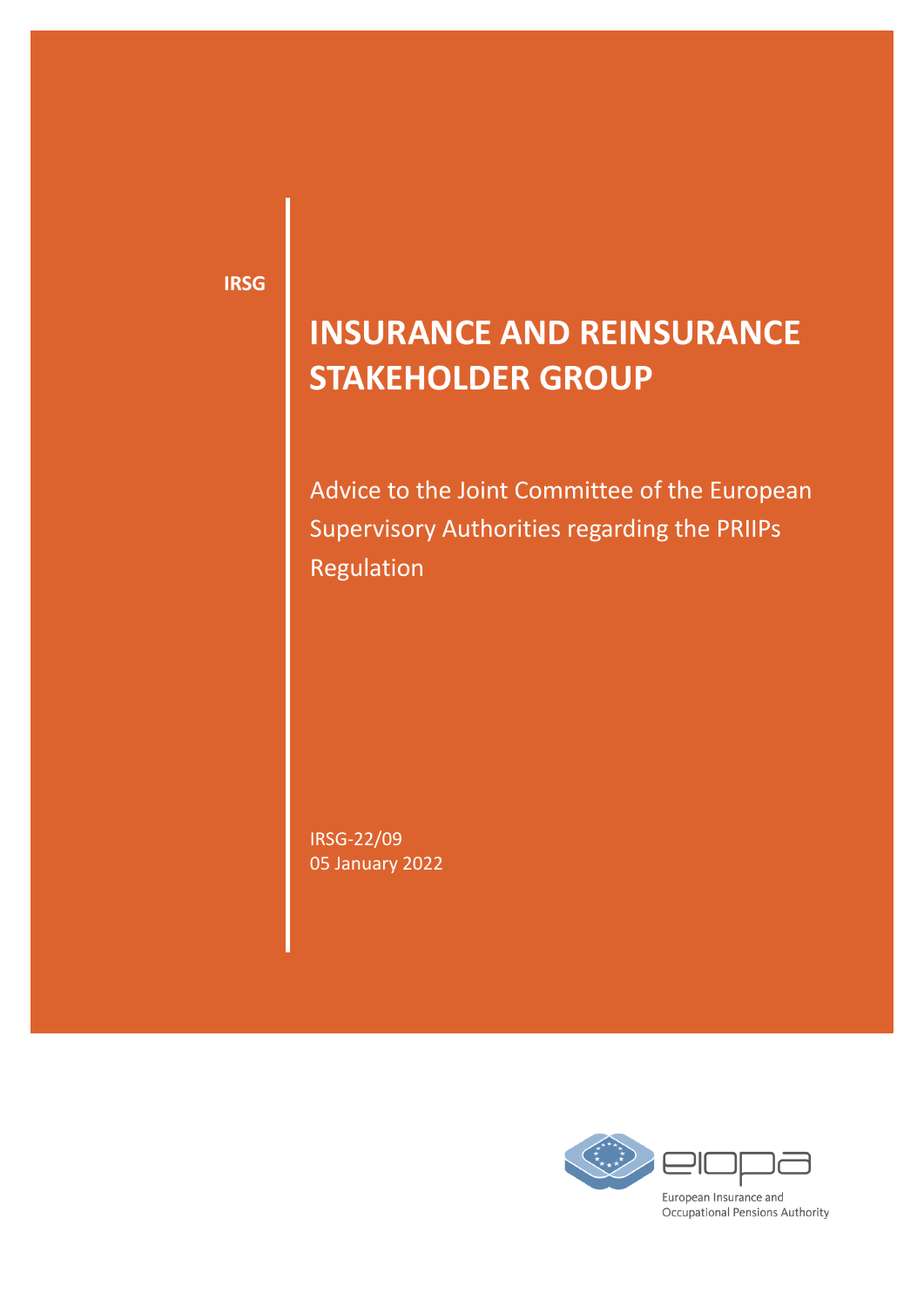INSURANCE AND REINSURANCE STAKEHOLDER GROUP – PRIIPs Regulation

IRSG-22/09 PUBLIC



#### **[ANSWERS TO THE QUESTIONS](#page-2-0) 3**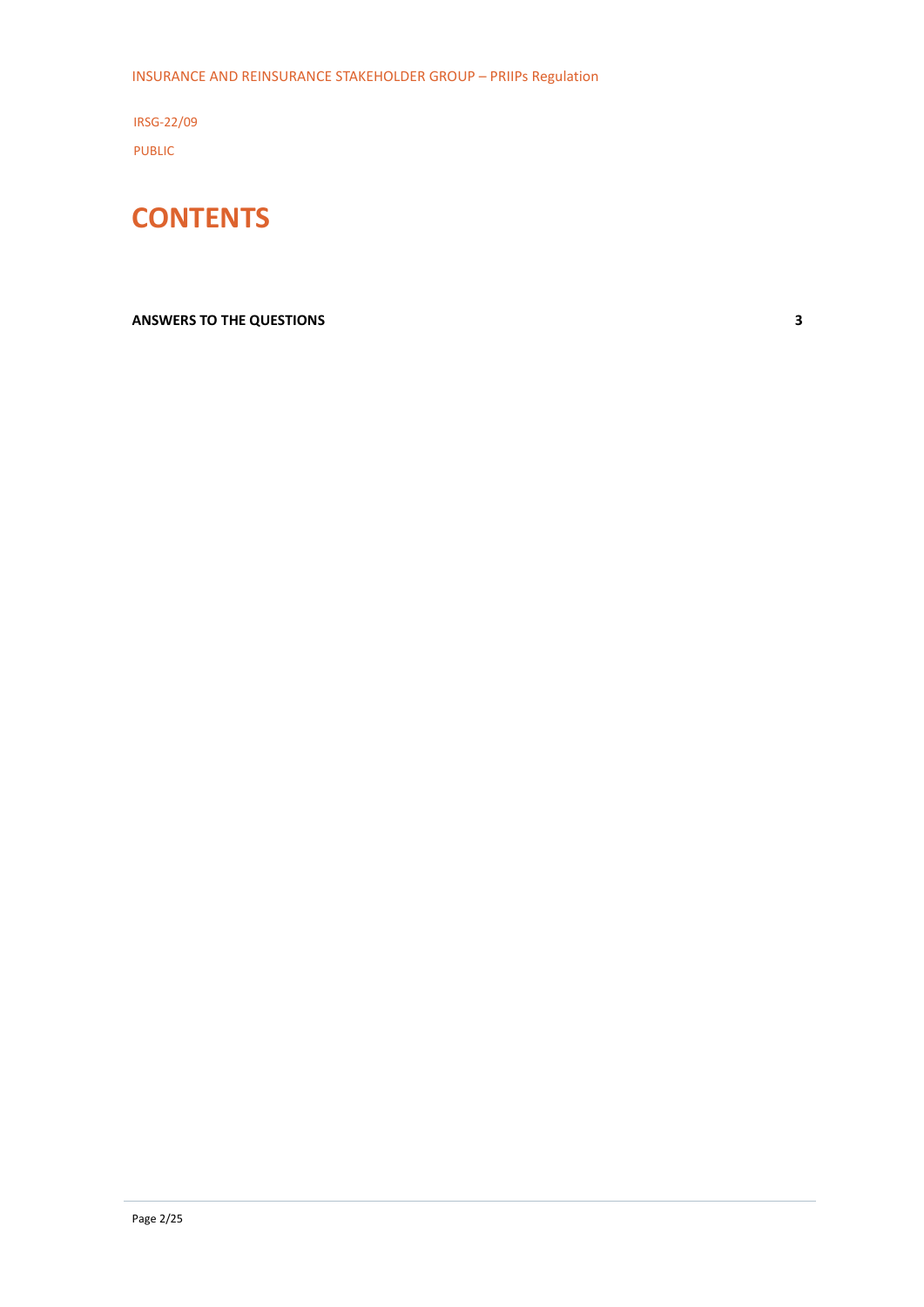## <span id="page-2-0"></span>**ANSWERS TO THE QUESTIONS**

**1. Please provide any general observations or comments that you would like to make on this call for evidence, including any relevant information on you/your organisation and why the topics covered by this call for evidence are relevant for you/your organisation.**

The European Commission's Call for Advice requires the European Supervisory Authorities (ESAs) to provide technical advice on the PRIIPs review by 30 April 2022. This short timeframe does not allow for extensive stakeholder consultation, sufficient testing of any new proposals on the full range of products in scope, and the needed consumer testing in sufficient different number of countries. This represents a constraint on delivering workable proposals for all products in scope and truly improving consumers' understanding. At the same time, keeping pace with the continuous changes to the PRIIPs framework remains a challenging and costly effort for insurers. It is vital to ensure that consumers receive high-quality information, and this requires an adequate timeline to consider any regulatory change and a clear framework and sufficient time for product manufacturers to implement any new provision.

Insurers are key stakeholders in the PRIIPs discussions and need disclosures that fit insurance products, which combine investment with unique features like insurance cover, guarantees, capital protection mechanisms, flexible payments, estate benefits, etc. Such elements can be designed and structured in different ways to offer a wider choice to consumers and respond to different needs.

There is an opinion that the review's goal should be an overall simplification of the PRIIPs framework to meet consumers' needs better. For example, it is unfortunate that the European Commission's Call for Advice only considers an extension of the scope of the regulation. Instead, certain immediate annuities and funeral products should be excluded from the PRIIPs scope, as they cannot be seen to qualify as investment products and are not intended to be used as investments. The current exemption for pension products should be retained, as they have particular objectives and a special fiscal and regulatory treatment at the national level. Getting the scope right is necessary to provide meaningful disclosures to consumers.

Consumers need a clear indication of the existence or lack of guarantees, insurance cover and other benefits to be prominently displayed at the top and/or in the first layer of the PRIIPs KID. This information is essential for consumers' decision-making and understanding products' key features. In order to facilitate consumers' understanding, the number of figures in the PRIIPs KID should also be reduced, focusing on only the essential information.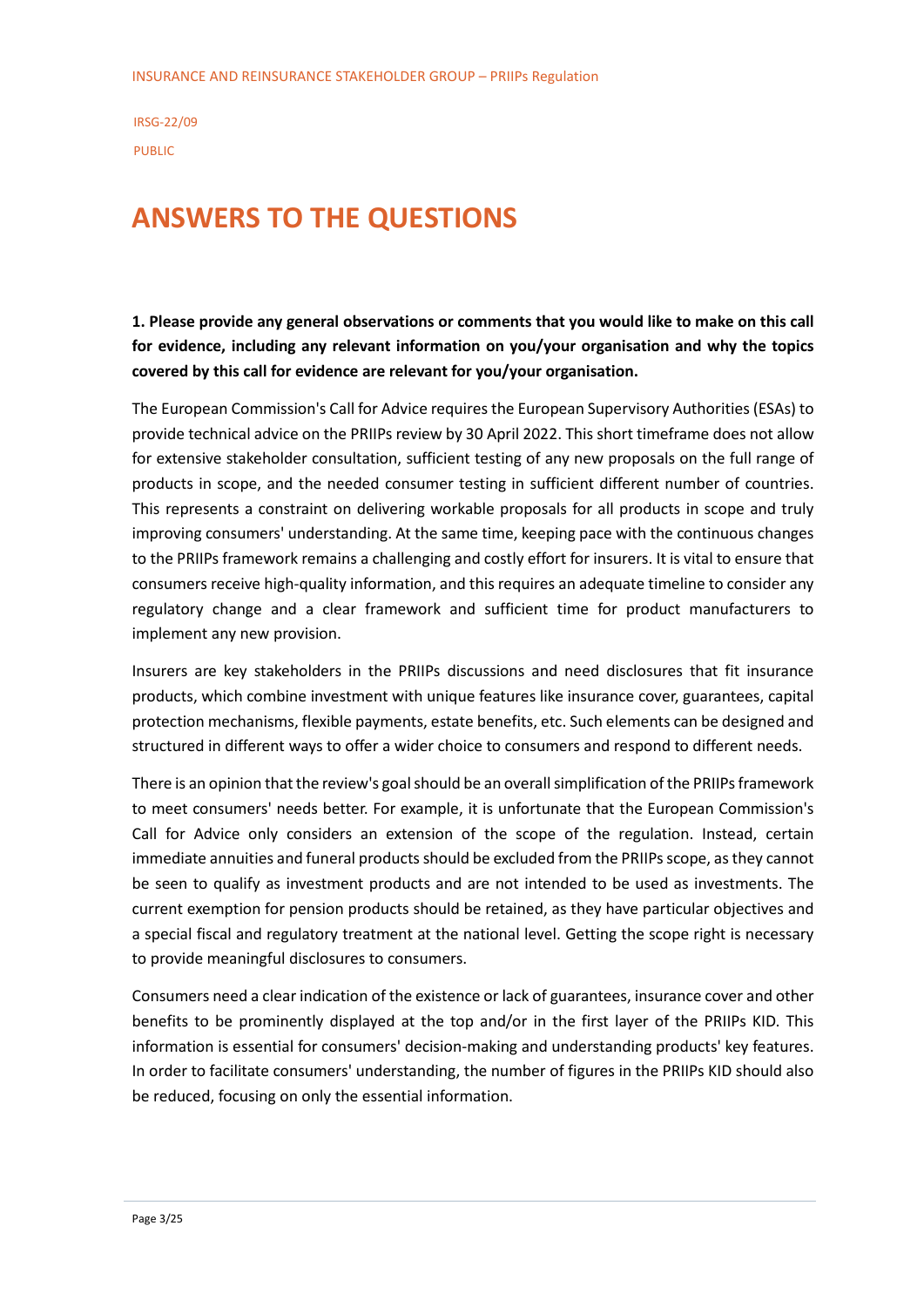We support the overarching PRIIPs objectives of promoting transparency, comparability and comprehensibility. While not perfect, the PRIIPs Regulation has introduced many concepts, which can be seen as a material step forward in pre-contractual disclosures. Before PRIIPs there was no common basis for comparisons at both EU wide and cross-sector levels. The cost, risk and performance disclosures are a valid attempt at comparability, even if not perfect, yet.

We welcome the review of the PRIIPs Regulation as an opportunity to assess whether the objectives of the KIDs are actually achieved in practical application and to modernise it in the function of that assessment. We emphasise the importance of consumer testing to make the review of the PRIIPs regulation meaningful and ultimately avoid the need for future piecemeal amendments of the framework.

However, there is also an opinion that the PRIIPs reform must start with the Level 1 Regulation, where key provisions on the content of the document must be amended. The PRIIPs KID must deliver key, simple, fair, clear, and not misleading information on the actual costs and performance of the product.

There is unanimity regarding a default paper approach. It is time to move away from a paper by default approach to adapt to modern consumers' needs and expectations. Pre-contractual documents should be available in an electronic format by default, with the option for consumers to print it or ask for a paper copy. A layered approach and hyperlinks to existing information could also help put consumers in control of the type and levels of details they want to receive. But opposite opinion is also expressed, as it is not yet the time to move away from a paper by default approach. Perhaps in a few years when all generations are educated, able to navigate digitally.

There should be website pages with full information on products, including costs, from the start of the journey. Provider websites should disclose costs in an easily accessible way. We notice that local product providers give this information on cost only in the KID, which is available as a download or a QR code and so not easily seen.

IRSG thinks, that the PRIIPs KID must deliver key, simple, fair, clear, and not misleading information on the actual costs and performance of the product. There are several additional opinions.

While the European Commission, together with the ESAs, attempted to find amendments to the implementing regulations for the PRIIPs KID, one member is of the view that the reform must start with the PRIIPs Level 1 Regulation, where key provisions on the content of the document must be amended.

Other members would like to highlight that many PRIIPs sold by insurers are multi-option products (MOPs), which allow consumers to choose a different combination of underlying investment options. The current approach for MOPs disclosures allows the necessary flexibility and efficient use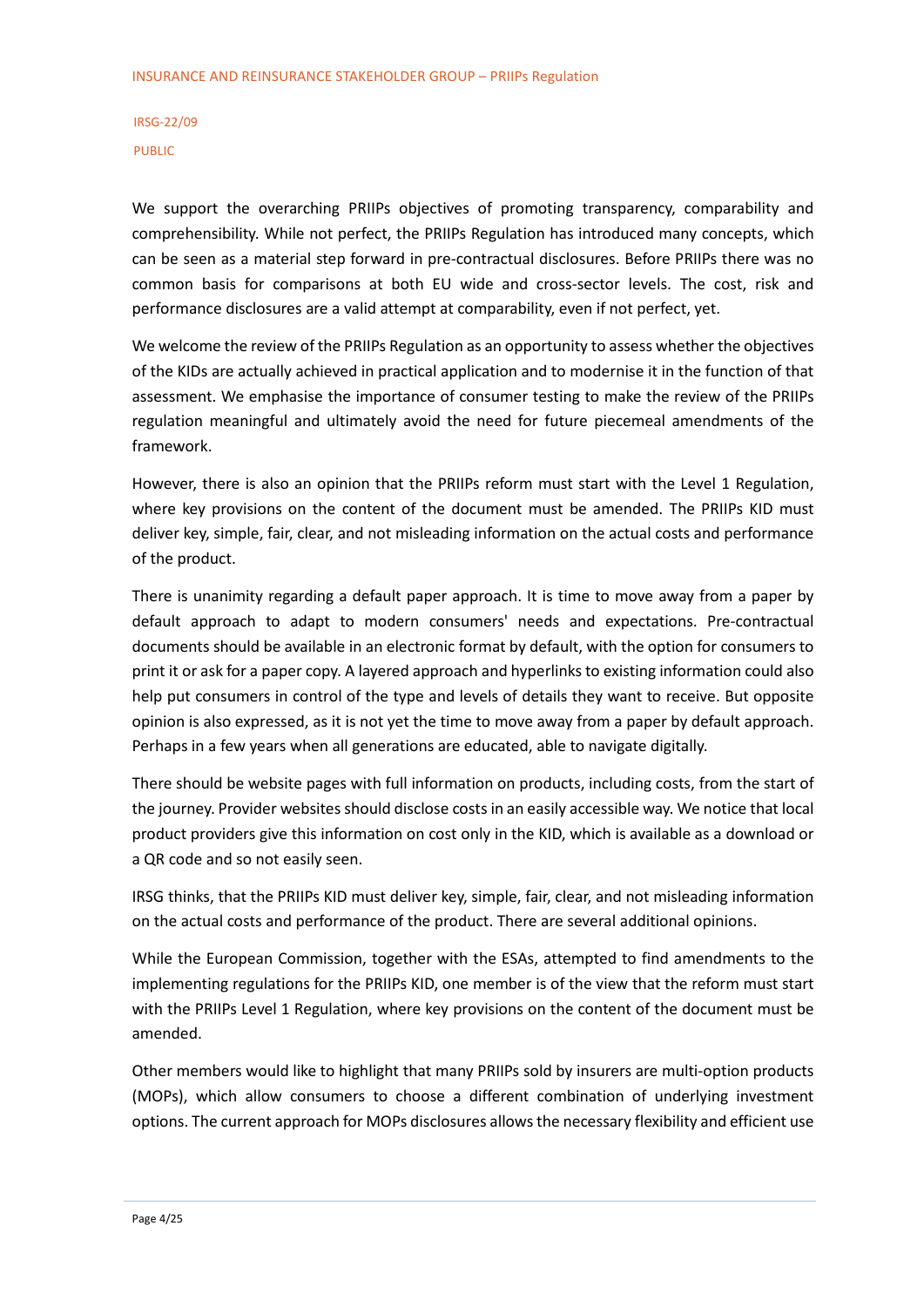of the documents produced by UCITS manufacturers. This must be retained as a diversified choice helps meet clients' evolving demands and needs.

In the PRIIP regulation 1286/2014 Art 8 (3) (f) under a section titled 'What are the costs?', it is stated that "the costs associated with an investment in the PRIIP, comprising both direct and indirect costs to be borne by the retail investor, including one-off and recurring costs, presented employing summary indicators of these costs and, to ensure comparability, total aggregate costs expressed in monetary and percentage terms, to show the compound effects of the total costs on the investment. The key information document shall include a clear indication that advisors, distributors or any other person advising on, or selling, the PRIIP will provide information detailing any cost of distribution that is not already included in the costs specified above to enable the retail investor to understand the cumulative effect that these aggregate costs have on the return of the investment;"

There is also an opinion, the "most vital information" to be disclosed to a customer before buying an IBIP, are type of insurance benefit, level of guarantee, type of underlying assets, summary of costs, information on risks and potential performance and also an investor would like to see how the costs will affect the performance on his investment and how risk may also affect the performance as well. That is why there should be consistency with the PEPP regulation as much as possible. The PEPP level 2 regulation (EU/2021/473) of 18 December 2020 stipulated the "Methodology for the calculation of costs, including the specification of summary indicators" (Annex III., Part III., No. 30): "In the PEPP Benefit Statement, the PEPP provider shall present the estimated impact of costs on the final PEPP benefits by using the 'Reduction in Wealth' approach. In a costfree scenario, the 'Reduction in Wealth' shall be calculated as the difference between the projected accumulated savings at the end of the accumulation and the projected accumulated savings at the end of the accumulation period. The difference shall be disclosed in monetary and percentage terms relative to the projected accumulated savings." For reasons of understandability and comparability, providers of PRIIPS should use the same methodology concerning the calculation of costs.

## **2. Do you have, or are you aware of the existence of, data on the number, type and market share of different types of PRIIPs? If you have such data, would you be in a position to share it with the ESAs?**

Insurance-based Investment Products (IBIPs) account for the overwhelming majority of the current PRIIPs market. IBIPs combine an investment component with unique insurance covers, guarantees, capital protection mechanisms, flexible payments, estate benefits, etc. Such elements can be designed and structured in different ways to offer a wider choice to consumers and respond to different needs. This variety is in the interest of consumers.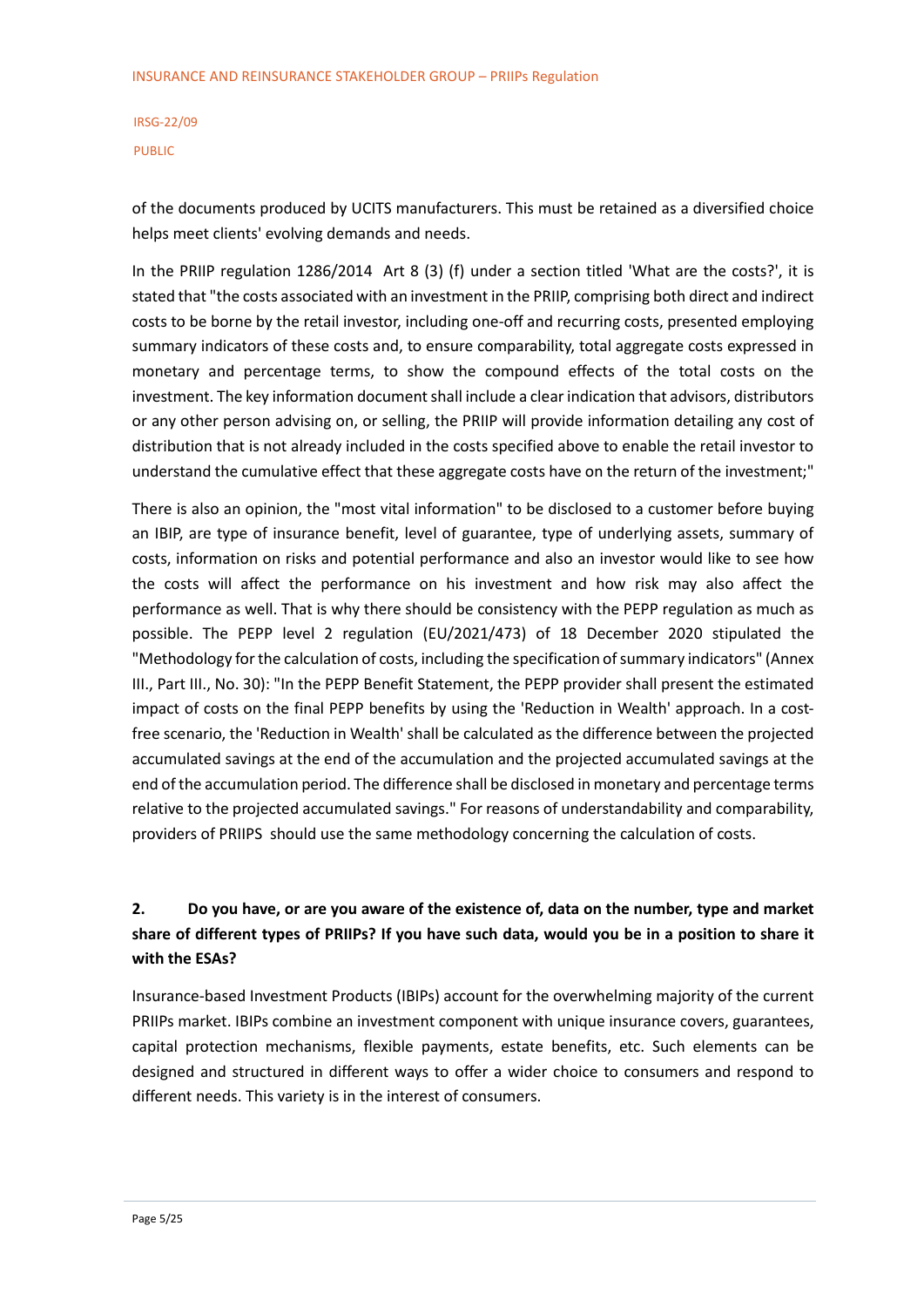## **3. In your position as product distributor or financial advisor, to what extent do you make use of KIDs to choose or compare between the products you offer to your clients? In case of trading online, does your platform offer an automatised tool that can help the retail investor in making comparisons among products, for instance using KIDs?**

Distributors consider all relevant information, including the KID, to advise their clients in accordance with the Insurance Distribution Directive (IDD) and PRIIPs regulatory framework. More generally, the IDD introduced strict and effective rules for the distribution of IBIPs, ensuring high levels of consumer protection through all the products' life cycles.

While the use of KIDs by distributors varies widely across the jurisdictions where they operate, we observe that some insurance distributors seem to prefer the use of national information documents, which are more insurance-specific and better tailored to the typical products. In countries as Italy, while not using the KID as a "comparison tool" for different products, distributors use its risk indicator to assess the suitability of our products to specific customers.

Distributors do not show charges directly when they are marketing IBIPs. This makes it very difficult for investors to compare products at such an initial stage. Under the Mortgage Credit Directive, consumers are to be given the APRC to make comparisons easier and so providing the reduction in wealth at an early stage of the sale is important for comparison purposes.

This does not currently play a significant role in the IBIPs market regarding trading online.

#### **4. If this is the case, what is preventing distributors or financial advisors from using the KID when they choose a product for a client?**

As stated above, distributors consider all relevant information, including the KID, to advise their clients following the Insurance Distribution Directive (IDD) and PRIIPs regulatory framework. More generally, the IDD introduced strong and effective rules for the distribution of IBIPs, ensuring high levels of consumer protection through all the products' life cycle.

Generally, we are not aware of fundamental issues preventing the KID's use. However, as noted in Q3, some intermediaries in the insurance business prefer the use of national information documents, which are more insurance-specific and better tailored to the typical products.

## **5. In your experience, e.g. as a retail investor or association representing retail investors, to what extent are KIDs used by distributors or financial advisors to support the investment process? Is marketing material used instead or given greater emphasis?**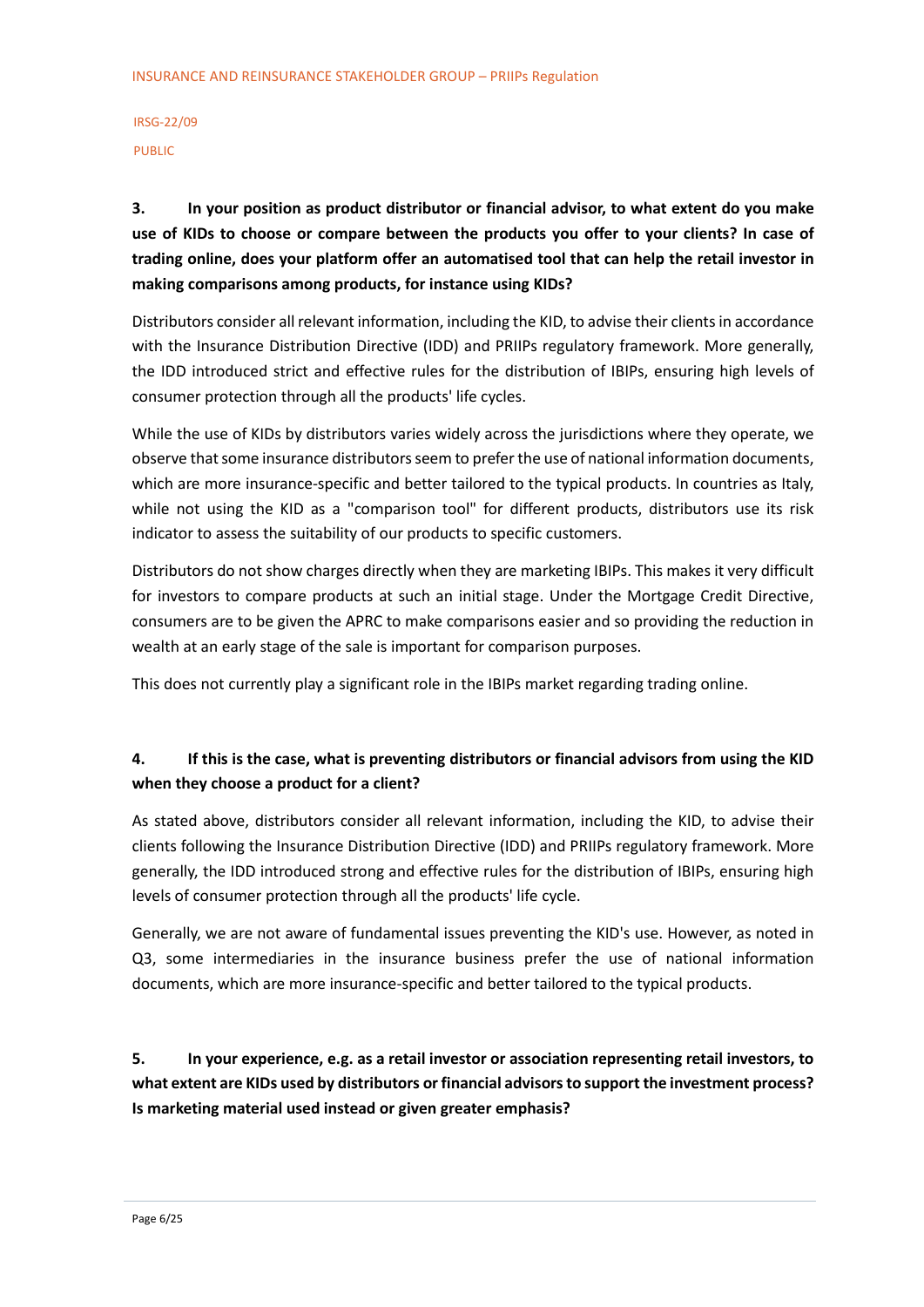We are not aware of clear evidence of distributors of PRIIPs not delivering or disclosing the KID to clients or potential clients, which would represent a breach of EU law.

From the consumer protection perspective, particularly concerning is the mass-marketing of retail investments products that focus on advertising the high rates of return without emphasising the high risks of a consumer losing their investment.

The KIDs are quite technical documents, so they are often placed side by side with commercial and marketing materials, which adopt a simpler and more effective language. There is also an observation that some product providers give more importance to marketing material, which does not contain all the KID features. The KID is provided under another layer or a QR code.

## **6. What are your experiences regarding the extent of the differences between marketing information and the information in the KID? What types of differences do you consider to be the most material or relevant in terms of completeness, plain language, accuracy and clarity? What do you think might be the reason(s) for these differences?**

Marketing materials include more targeted information, are made to attract consumers/ retail investors and could not accurately disclose information regarding past performances or the risks. Additionally, even though recently adopted ESMA guidelines on marketing communications emphasise on the consistency requirement across disclosure documents, rules on marketing and advertising of investment products remain predominantly a national competence leading to different degrees of consumer or retail investors protection due to the fragmented legislative framework among the Member States in this field.

The KID delivers better outcomes for individual investors because it's a unique document and shorter (compared to the various leaflets, brochures etc.) used in marketing information and because it's complete in terms of the information disclosed to the client, in theory allowing the latter to understand and make an informed decision without any further information or reading.

#### **7. What are your experiences regarding the types of products that include a comprehension alert?**

By interpreting and implementing the EU regulation (EU 2017/2359), many products are qualified as "complex" and therefore, they must include a comprehension alert. Using the comprehension alert does not seem to be a common practice. Many providers seem to include it beyond the legal requirements and therefore err on the side of caution. As a result, one may conclude that the comprehension alert can be observed where we would not deem it necessary.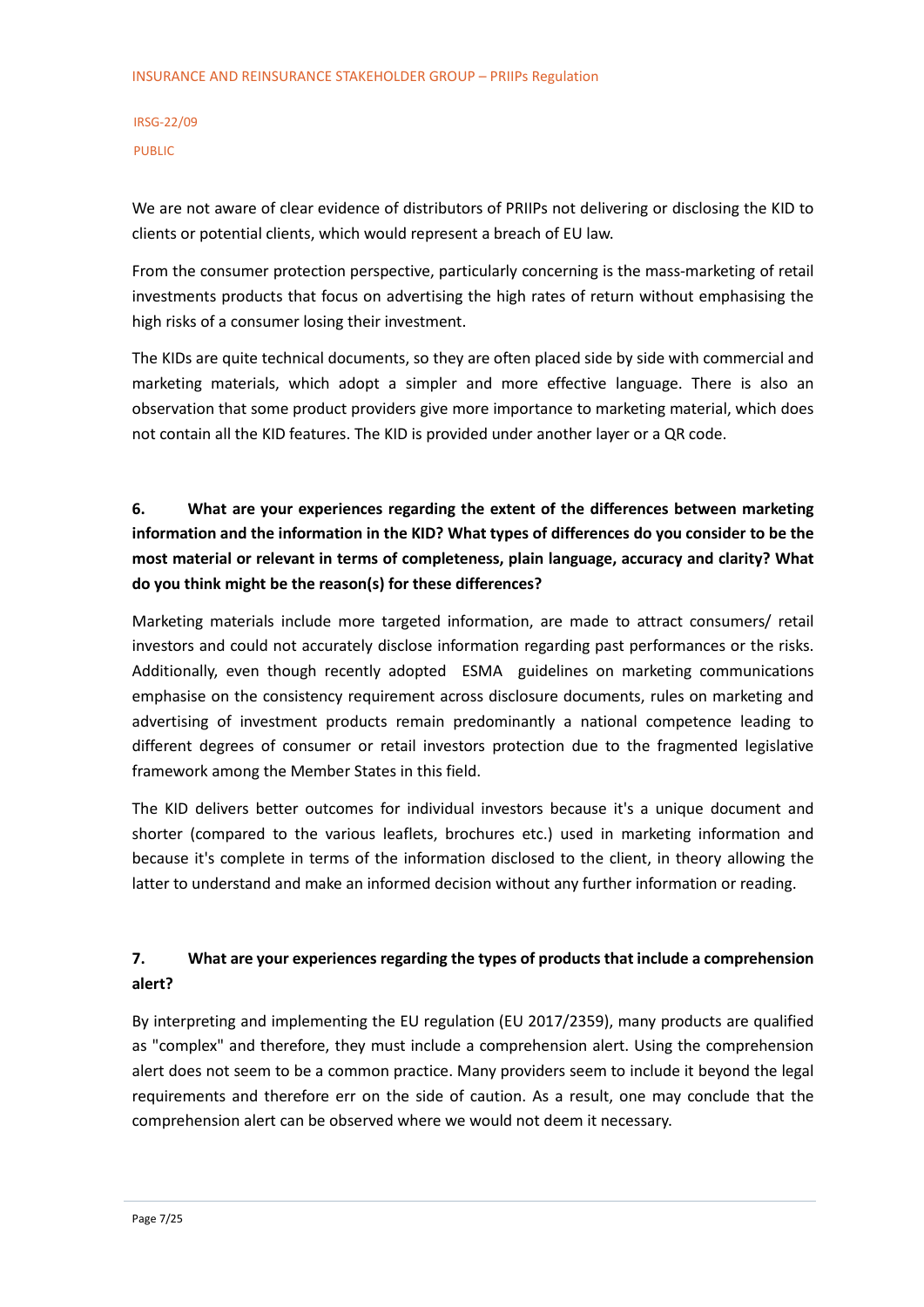Perhaps, a complexity scale could be provided with specific rules to define the different levels.

There is an opinion that an alert is valuable only if it allows a consumer to identify the most complex structures and the higher risks. The comprehension alert would be more useful as a warning if it were used only as an exception concerning the most complex products, e.g. those with non-linear or geared payouts as a minimum, or products with a hybrid structure that makes them more complex than a simple investment option. For other investment products, the intermediary should guide the customer appropriately.

There is no agreement regarding complex products among members. One group says the rules for the comprehension alert seem to be more tailored for pure investment products than IBIPs. The other group says IBIPs are per se "complex products", because they combine risk coverage and longterm savings/investments. Usually, it is not clearly disclosed what the amount of the investment part of the total premium to be invested is. Additionally, it is usually not disclosed that entry/distribution costs are relatively high during the first five years of the contract duration, in consequence, the investment part of the total premium is relatively low just at the beginning of the accumulation phase

There is also an opinion that PRIIPS are complex products and should carry alerts by their nature.

## **8. Do you have or are you aware of the existence of data on the number and type of products that include a comprehension alert? If you have such data, would you be in a position to share it with the ESAs?**

We are not able to provide the data at stake. In some jurisdictions, such information may be derived from NCAs specific publications.

#### **9. What are your experiences regarding the extent to which retail investors take into account the inclusion of the comprehension alert?**

When an investment product is difficult to understand, consumers may not accurately distinguish between more and less risky options when choosing between investment products; therefore, a comprehension alert is necessary, at least on risk warnings.

There is also an opinion that there is no systematic data on this topic, and it does not seem to be an important criterion for most consumers.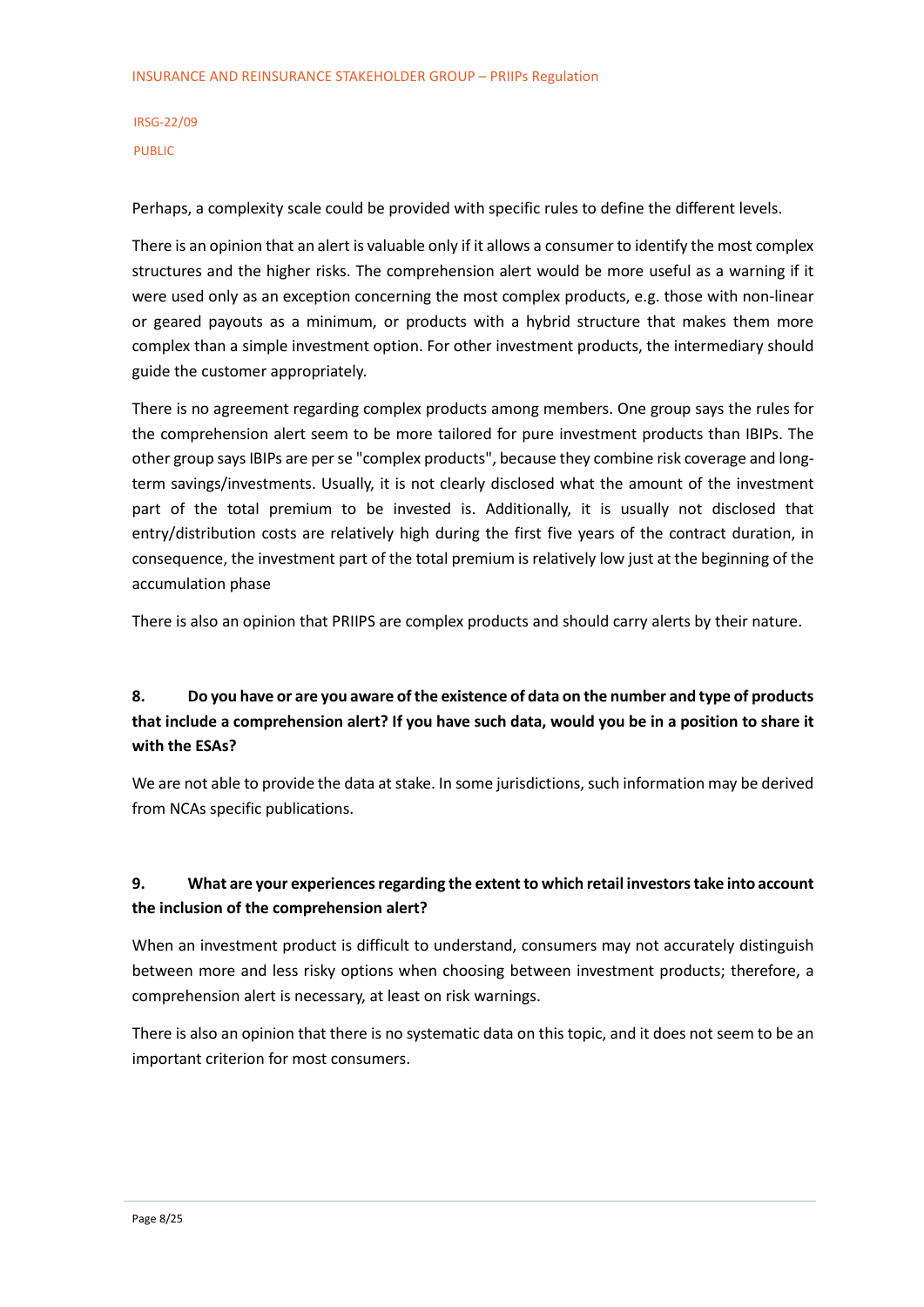## IRSG-22/09

PUBLIC

#### **10. As a retail investor or association representing retail investors, are you aware of the existence of a comprehension alert for some PRIIPs?**

There is little if any evidence, a consumer association representative is not aware of this comprehensive alert. Another representative provides examples already reported by Better Finance.

#### **11. What are your experiences regarding the extent to which financial advisors consider the comprehension alert?**

As the comprehension alert indicates a need for advice, it should not deter advisors from selling a product but alert them to the need to explain the product features, which an average consumer might find difficult to understand.

#### **12. For PRIIP manufactures or sellers:**

#### **12. a) Please describe the different types of costs incurred to comply with the PRIIPs Regulation.**

While noting material compliance costs arising from regular amendments to the PRIIPs Regulation, we propose to offer below a general overview focused on key operational costs arising from systems and processes to prepare and generate the PRIIPs KID.

Such operational costs include the procurement of all necessary data and text elements (own data and from external asset managers, e.g. European PRIIPs Templates - EPTs); the calculation of market risk and performance figures as well as RIY and cost figures, and monitoring of significant changes (triggering KIDs updates, that are due on top of the regular updates).

Operational costs are also incurred with the generation per se of the KIDs for insurance PRIIPs (non-MOPs and MOPs, both Art. 10a and Art. 10b approach depending on the requirements of the manufacturer) as well as specific information documents (SIDs) for underlying investment options. In this respect, we also note the collection of external asset managers' UCITS KIIDs via Morningstar for insurance manufacturers who use them instead of SIDs, as per the current UCITS exemption. The generation of KIDs should encompass all relevant language versions via automated, audit-proof processes, considering local specifics and requirements.

Costs incurred by PRIIPs manufacturers may furthermore include:

- **Peroduct assessment, provision of information, preparation of narratives, calculation of data**
- **check and approval of documents**
- introduction of documents in the sales process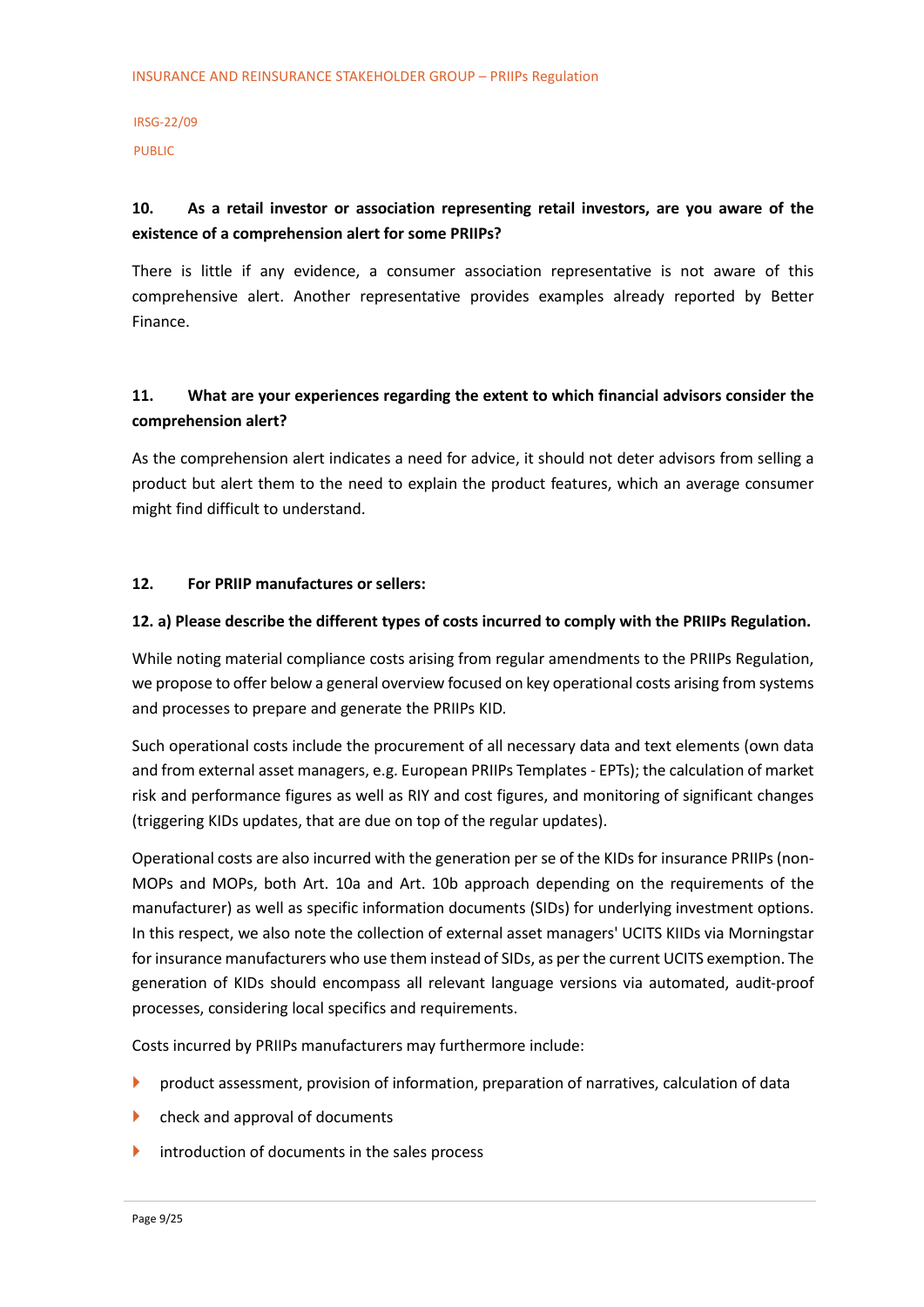## IRSG-22/09

PUBLIC

#### **D** overall process monitoring and updating

Four macro activities related to the PRIIPs KID Regulation have been identified:

- Manufacturing: refers to the creation of the KIDs linked to the marketing of a new product;
- Reviewing: this refers to the annual activity of updating the KIDs;
- Publishing: this refers to the publication/communication of the new KIDs;
- **Monitoring: this refers to the periodic monitoring of the quantitative data present on the** KIDs. In case of significant changes, the monitoring could lead to a revision of the published documents.

The implementation costs are high, as multi-disciplinary work is required (eg legal assessment, actuarial and financial calculations, IT implementation, design of the template, drafting and checks of all contents, update of the websites, etc.), based on extensive data collection. Translation into different languages may also be required. Besides, there are costs related to the distribution of the PRIIPs KID to distributors and customers and the necessary support to distributors.

On top of one-off costs, insurers have ongoing expenses in terms of monitoring and review. Such costs are exacerbated in the case of continuous regulatory reviews and late guidance.

## **12. b) Can you provide an estimate of the average costs per PRIIP of complying with the requirements of the PRIIPs Regulation? Where possible, please provide a breakdown between the main types of costs, e.g. manufacturing, reviewing, publishing, etc.**

Since it depends on the size and characteristics of insurance companies, distributors, and products, the complexity of the one-off and ongoing effort is also linked to the scope, frequency and timing of regulatory reviews and Level 3 guidance. At any rate, compliance represents a high cost.

## **12. c) Can you provide an estimate of what proportion of the total costs for the product are represented by the costs of complying with the PRIIPs Regulation?**

As stated above, this depends on the size and characteristics of insurance companies, distributors, and products. The complexity of the one-off and ongoing effort is also linked to the scope, frequency and timing of regulatory reviews and Level 3 guidance. At any rate, compliance represents a high cost.

## **13. What are your experiences regarding the extent to which the PRIIPs Regulation is applied in a consistent manner across the EU for the most commonly sold types of PRIIPs? What are the main areas of inconsistencies?**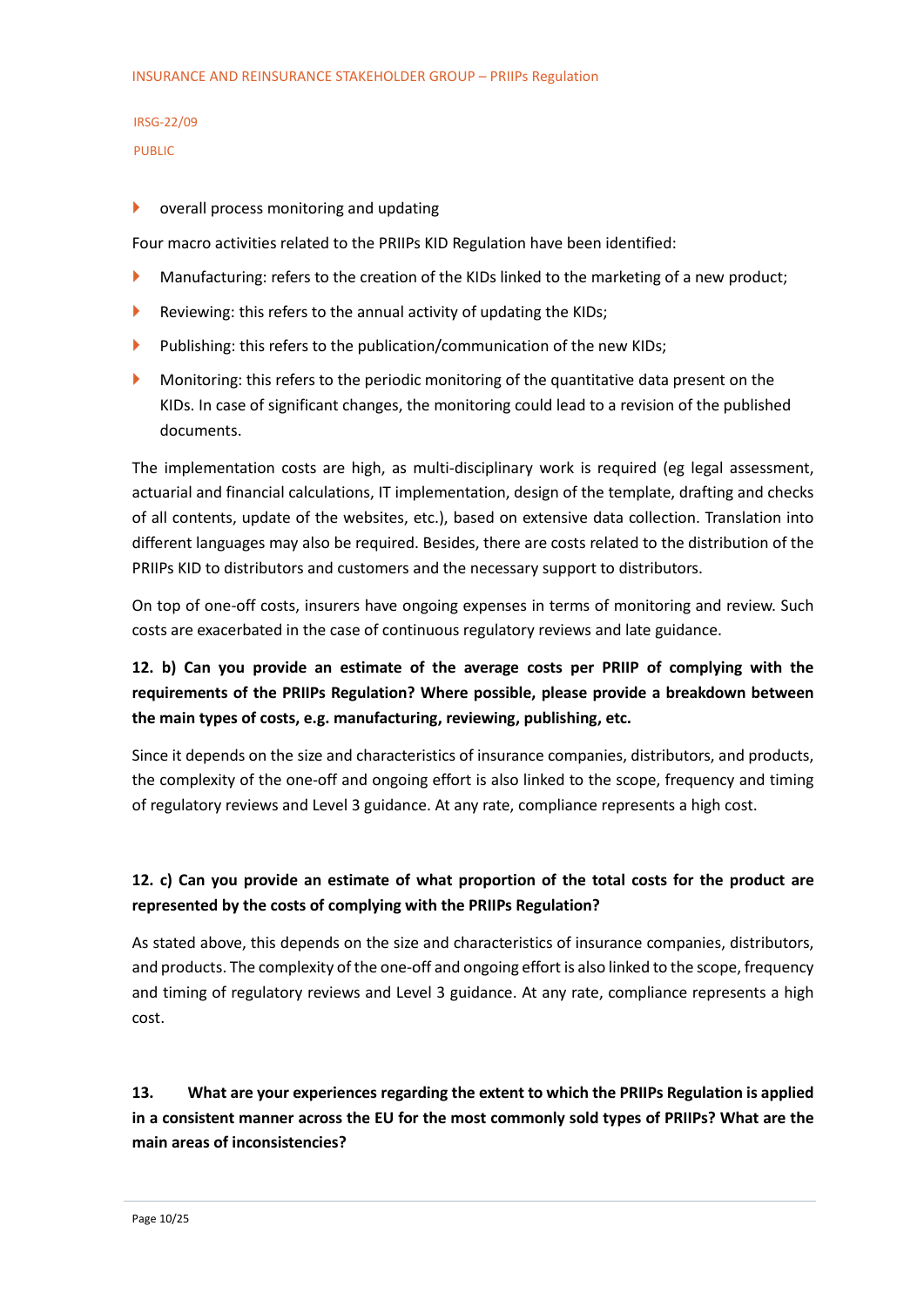Some members believe that there is no need for more consistent supervision, as national authorities are best placed to assess the frequency and methodology of the supervisory initiatives and, if necessary, take remedial actions.

#### **14. Do you have or are you aware of the existence of data on the use of different media? If you have such data, would you be in a position to share it with the ESAs?**

The use of digital media varies across markets. In markets as Italy, the main channel for PRIIPs is the physical one through advisors/banks. In such markets, we are currently experiencing a hybrid approach in the bancassurance channel consisting in the first in-person meeting in the bank branch between clients and financial advisors and then online selling and subscription (incl. advisory), subject to customer acceptance of paperless communications.

There is no unanimity regarding default means of information (digital vs. paper). On the one hand modern consumers prefer and expect to receive information by digital means and to be able to conclude paperless transactions. This facilitates the distribution process and can be easily supported by new technologies, including links and layering. The real obstacle is represented by the IDD and PRIIPs outdated provisions, designed for face-to-face and paper-based interactions and allowing insurers to provide disclosures digitally only if still certain conditions are met, and extra steps are taken. On the other hand, the paper format should be the default option because the older generation and the not-so-well educated are not well versed with technology, nor are those who are physically disadvantaged. For some time, this has to stand until we see all generations able to handle digital means. The use of links and layering is easier to explain the information in layers of relevance for those who wish to view information digitally.

## **15. What are your experiences as a product manufacturer or product distributor or financial advisor regarding the preferred media for retail investors to access or read the KID? Are there challenges for retail investors to receive the KID in their preferred media, such as due to a certain medium not being offered by the distributor?**

Generally, we have noticed a trend towards digital media. The email channel is currently used for direct channel sales to send the KID (and other documents) to the customer. Video chat is an opportunity to see the document together with the client. Surely apps and home insurance can be two opportunities for dialogue with customers to further explore and strengthen.

The COVID-19 crisis clearly demonstrated the importance of digital communication for business continuity. The real obstacle is presented by outdated provisions in the IDD and PRIIPs designed for face-to-face and paper-based interactions and allowing insurers to provide disclosures digitally only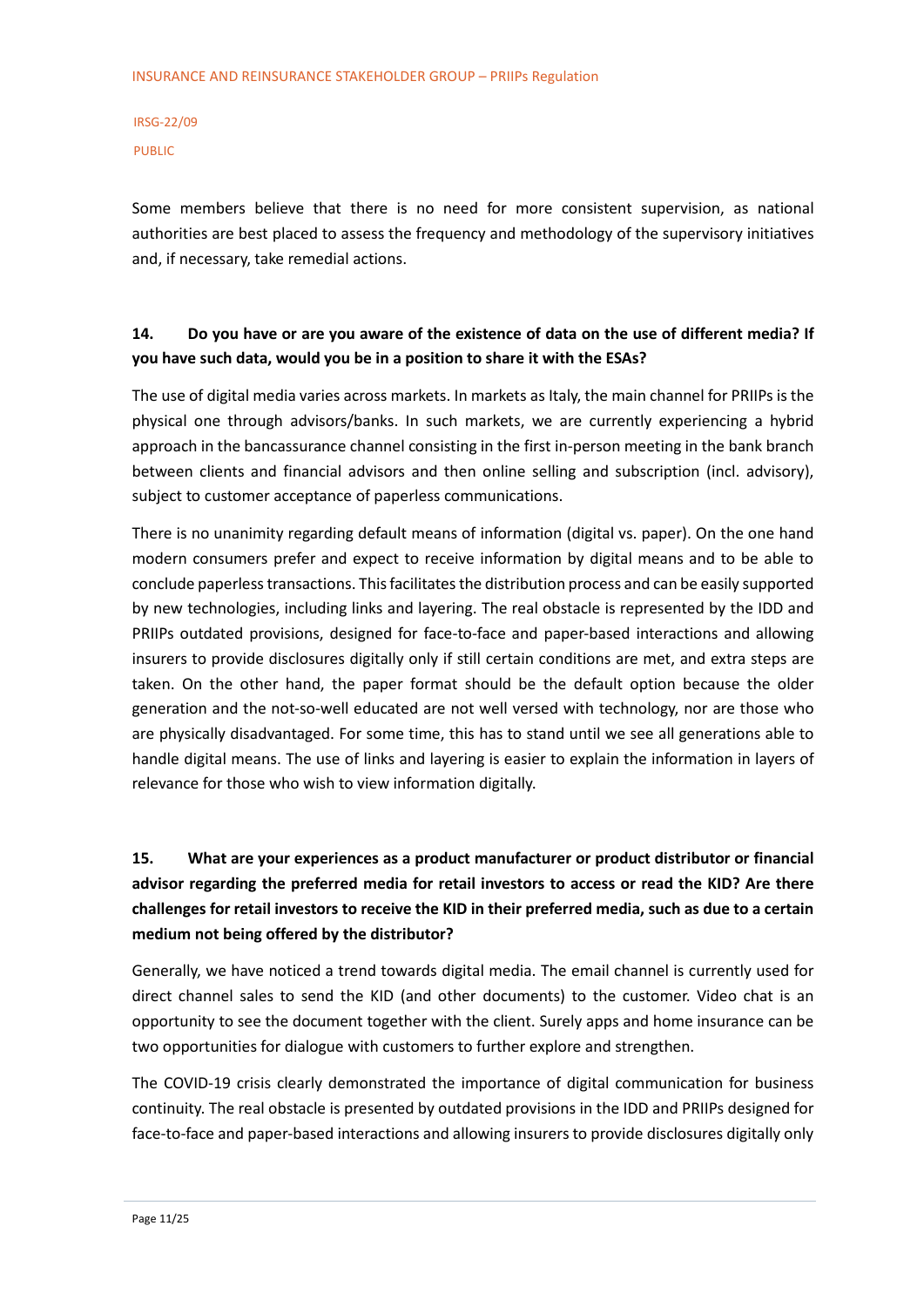if still certain conditions are met, and extra steps are taken. Templates based on an A4 document with long columns and tables are also difficult to navigate, especially for modern consumers who read the information on a screen or smartphone.

That is why we would recommend taking a digital-first approach in the future. In particular, the design of the KID should be technologically neutral, as to not exclude consumers, and future proof, as to accommodate the ongoing digital transformation of the markets, as we cannot forget that there is the older generation who are not digitally savvy and others who are physically disadvantaged. Also, insufficient consumer testing of new legislative provisions has negative consequences on consumers' ability to understand and digest the information they receive.

#### **16. How do you as a retail investor, or association representing retail investors, prefer to receive or view the KID?**

Three possible options are presented among IRSG members:

- **Pre-contractual documents should be digital by default, allowing consumers to ask for a paper** copy. The contract between the retail investor and the distributor took place via digital means, the alternative option could be printable upon request.
- Investors should always receive information using paper at any stage of the process unless they decide not to.
- Both digital and paper-based dissemination should be allowed. However, digital tools can benefit those who can access them, such as layering of information, nudging, explanations etc.

#### **17. What are your experiences regarding the preferred media for product distributors and financial advisors when using the KID?**

Although the use of the digital environment and the distribution through digital channels has seen a sharp development due to the Covid-19 pandemic, it is useful to note that for consumers who are less financially educated and for those who do not have digital skills, they should be assisted by a professional to prevent exclusion or inequity between consumers for these reasons. In our experience, it is preferable to offer the KID in the same media type as the rest of the product information. To illustrate that concern, in a digital sales process, we observe that the need for a paper copy is seen as a break in the process.

Digital disclosures facilitate the distribution process and better meet consumers' expectations. Digital communication was also key for business continuity during the COVID-19 crisis.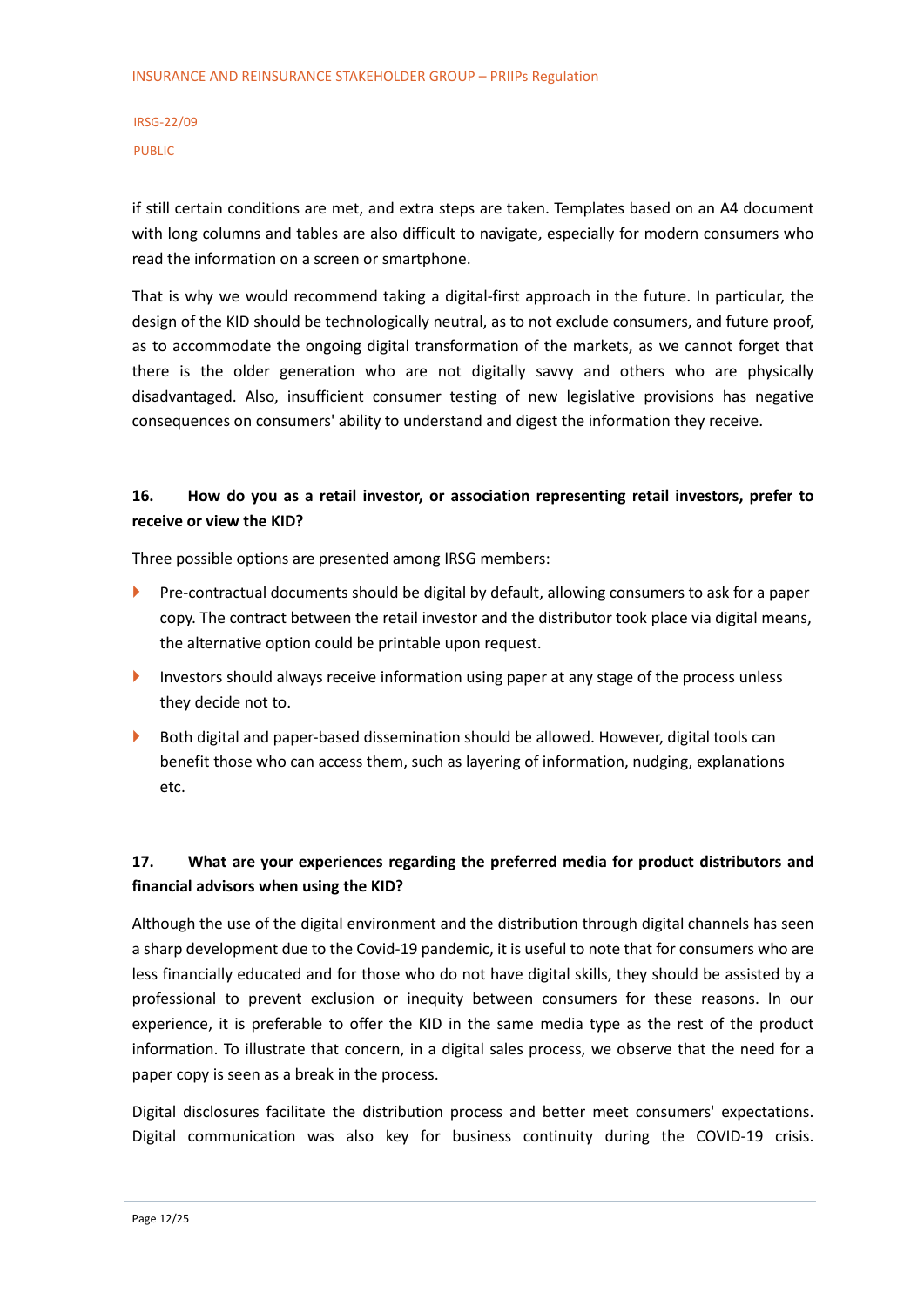Requirements should focus on communicating well with consumers making the best use of modern technologies.

At the same time, some members argued that retail investors should always receive information using paper at any stage of the process unless they decide not to.

#### **18. Should changes be made to the PRIIPs Regulation so that the KID is better adapted to use on different types of media?**

There are two opposing opinions in this regard. The first is, that the KID should become even simpler. The tables for performance and costs are often seen as overwhelming by customers. Fewer figures would be an improvement. Furthermore, less complex tables would improve readability on mobile devices. The latter opinion is that PRIIPs regulation seems adequate and does not have to be amended.

Nevertheless, the ESAs should consult on different digital formats that would allow better accessibility and engagement with the KID, but the flow of information and actual content must remain the same regardless of the support.

#### **19. Do you think it would be appropriate to apply the approach taken in the PEPP Regulation 2019**

We have some reservations with following the approach taken in the 2019 PEPP Regulation. Although the digital by default approach allows layering, which can improve comprehensibility, especially among consumers with different levels of financial education, it is too early to draw further conclusions since there is no practical experience with the PEPP KID. Further consumer testing regarding whether consumers can make an informed decision based on the PEPP KID is still necessary. As the PEPP KID was designed to accommodate both digital and paper-based distribution, we believe that the result considers many findings and the experience with the other key information documents (UCITS, PRIIPs).

There are also members, who do not generally see the PEPP KID as an improvement over the PRIIPs KID. As the scope of the PEPP KID is much smaller, the methodology is not necessarily suitable for PRIIPs. The PEPP KID does not seem to facilitate comparability between different product types but only within the limited scope of PEPPs.

#### **20. Do you think that the scope of the PRIIPs Regulation should be extended to any of the products referred to in Article 2(2), points (d), (e) and (g)? Please explain your reasoning.**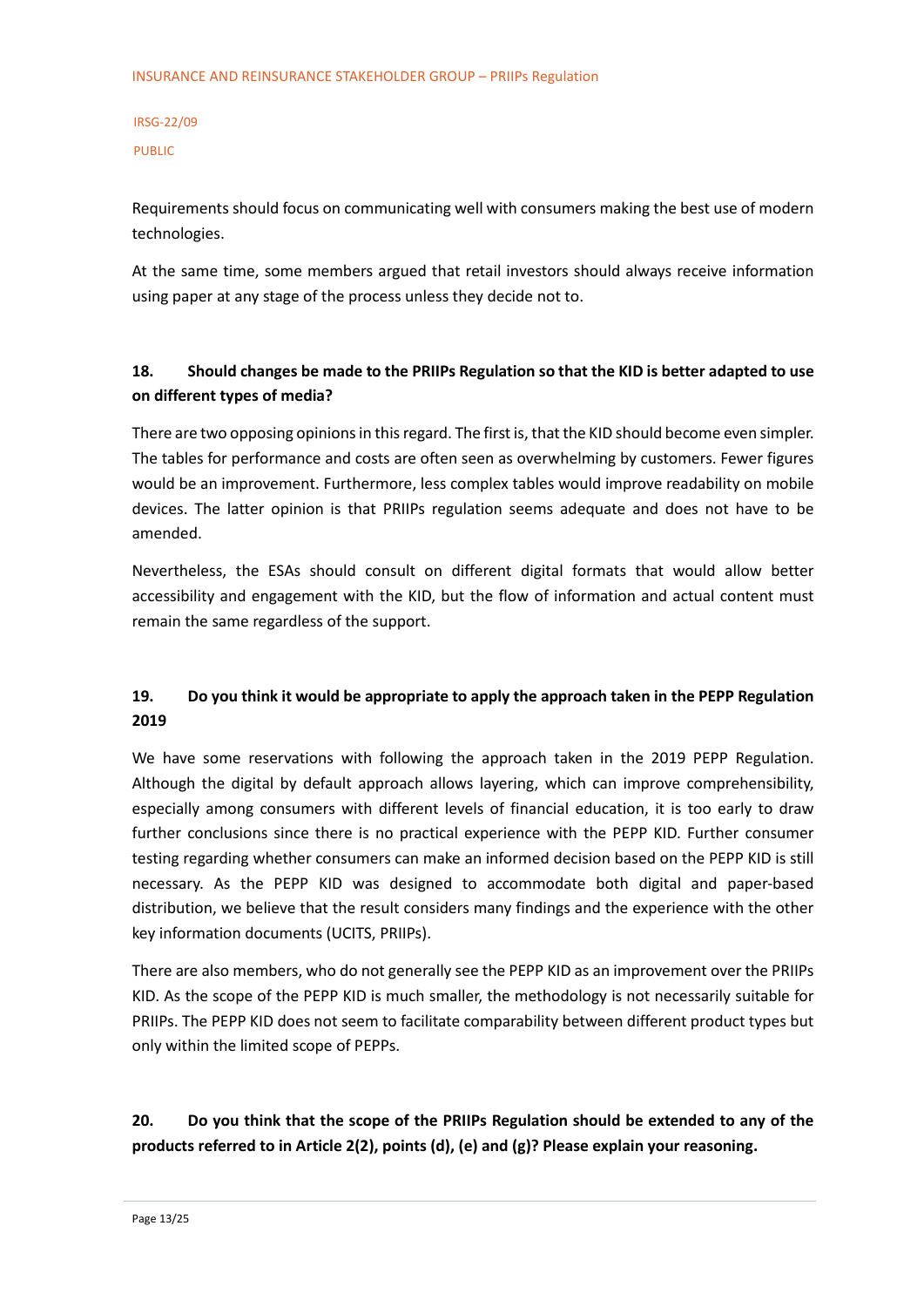Some members of IRSG believe that the scope of the PRIIPs Regulation should not be extended to the indicated pension products. Pension products that have been recognised under national law often fulfil very specific objectives and play a particular role in the national pension system, often complementing the first pillar. They usually benefit from tax incentives and fall in the scope of already existing national information requirements, which are solid and tailor-made to that specific role. They are generally neither suitable nor intended objectives as investment products. As a result, they do not need to be compared to other products, which do not have this specific purpose.

Individual pension products for which a financial contribution from the employer is required by national law and where the employer or the employee has no choice well as unique to the pension product or provider, are tailor-made for their specific purpose. They do not need to be compared to other products, which do not have this specific purpose. The KID, whose purpose is to enable an informed decision, is unnecessary for these products because a decision does not require special national fiscal and regulatory treatment.

However, there is also an opinion based on experience from Malta that personal pensions or money purchase schemes are really PRIIPs. They can be with-profits or unit-linked. They include funeral expenses, but this would be a very low sum assured, and the cost for this could be easily segregated. The differences from PRIIPs could be defined, but at least design and major categories like summary risk indicator, performance scenarios, costs over time and composition of costs should be aligned as much as possible.

There is also an opinion that pension products should not be approached as "extraordinary" to mandate a different regulatory framework, more particularly since many products in the scope of the PRIIPs Regulation are used for retirement purposes. For example, in Germany, the same pension product of a life insurer may be offered as a regular personal pension product (IBIP), as a Riester product, as a Rürup product, as an occupational pension or as a forthcoming PEPP (following to EU/2019/1238). Currently, for each of these pension offers a different KID (based on European as well as on national regulations) has to be prepared for the potential customers. Any comparison of performance scenarios or calculated costs is not possible for the average customer, and this accrued variety of KIDs hinders understandability due to the complexity of texts and figures.

Of course, product design differences and their legal background must not be omitted, but at least design and major categories like summary risk indicator, performance scenarios, costs over time and composition of costs should be aligned as much as possible.

#### **21. Do you think that the scope of the PRIIPs Regulation should be changed with respect to other specific types of products and if so, how?**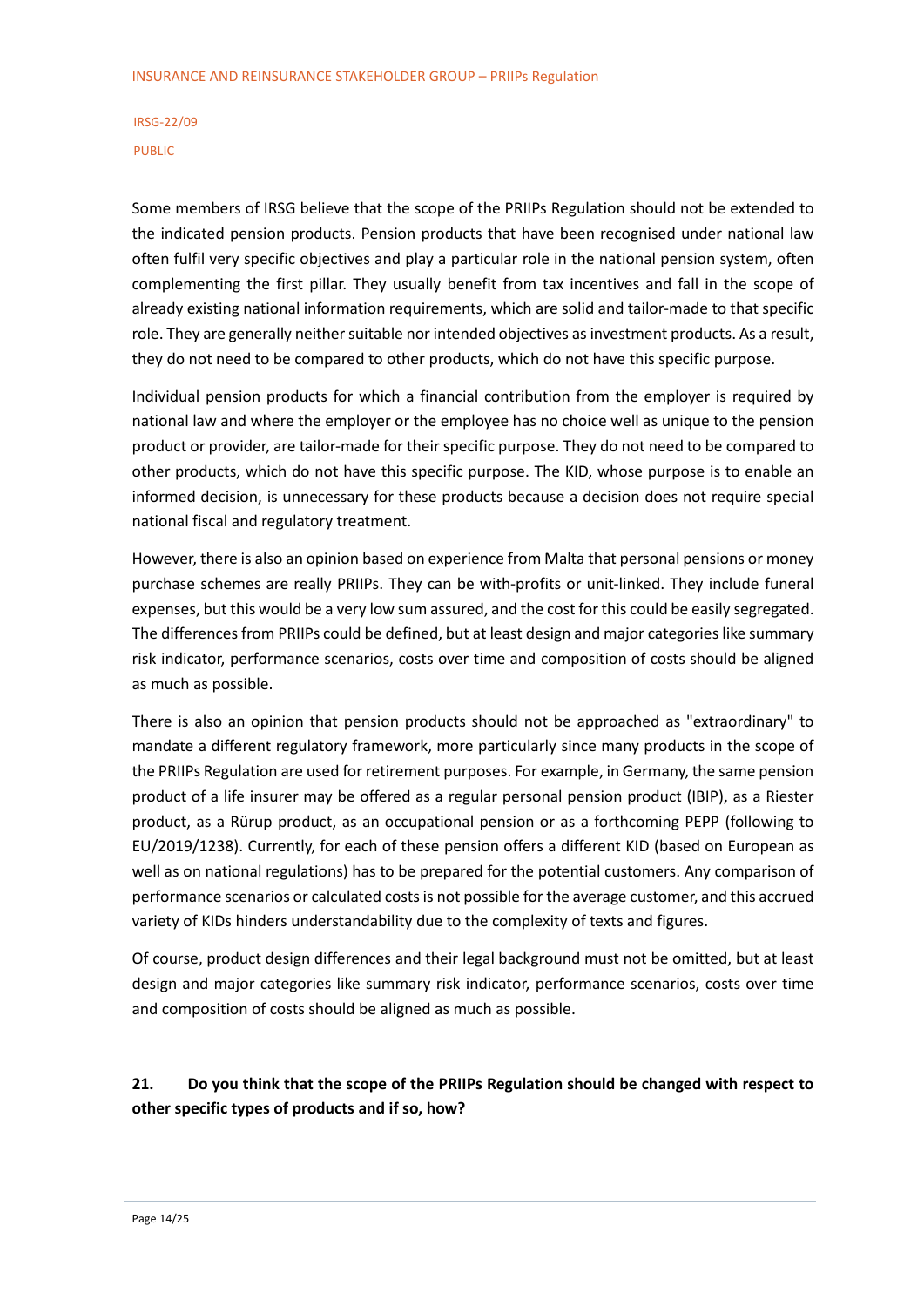Some members express an opinion that certain immediate annuities, which cannot be qualified as investment products but are wrongly captured by the PRIIPs definition, should be cleared out of scope. Immediate annuities provide a guaranteed monthly income for a which certain comparison period of time (often the lifetime of the policyholder). Some offer additional features, such as a mortality guarantee. It is impossible required to enable impossible to present consumers with clear and informed decisions by the retail investor—Furthermore, the extension of accurate information on such products through the PRIIPs KID.

The same would apply to funeral products, which are bought to cover funeral expenses. Where these fall within the scope of the PRIIPs also makes it harder to reach the goal of comparability, as of the methodology has to become more generic if PRIIPs Regulation, funeral products are not bought as an investment. Forcing these products into the scope variety of different product types is the increased scope of PRIIPs, providing consumers with misleading information.

There should be more clarity in this regard, for example, that funeral products are already excluded in the PRIIPS regulation "(b) life insurance contracts where the benefits under the contract are payable only on death or in respect of incapacity due to injury, sickness or infirmity;"

## **22. Do you think changes should be made to specify more precisely which types of financial instruments fall within the scope of the PRIIPs Regulation? Please specify the amendments that you think are necessary to the regulation.**

Some members expect additional specifications. Products that are not intended to be used as investments should be outside the scope of the PRIIPs Regulation (for instance, certain funeral cover products and certain immediate annuities, which are wrongly captured by the Level 1 definition).

There is also an opinion that annuities should fall within the scope of the PRIIPs regulation, even the so-called "immediate annuities" (offering only the payout phase based on a lump sum one-off contribution). Even if the contribution phase is not included in these "immediate annuities" (like in Germany "Sofortrente"), the decumulation or payout phase is calculated precisely in the same way as for PPP-IBIPs (ongoing administration costs, use of mortality tables, profit sharing mechanisms, etc.). Additionally, high entry or distribution fees are deducted (from the original lump sum) in the same way as for PPP-IBIPs (at the start of the contribution phase). These additional entry fees considerably reduce the lump sum which will be used for the calculation of the life-long payouts.

**23. Do you have specific suggestions regarding how to ensure that the scope of the PRIIPs regulation captures packaged or wrapped products that provide an indirect exposure to assets or reference values, rather than assets which are held directly?**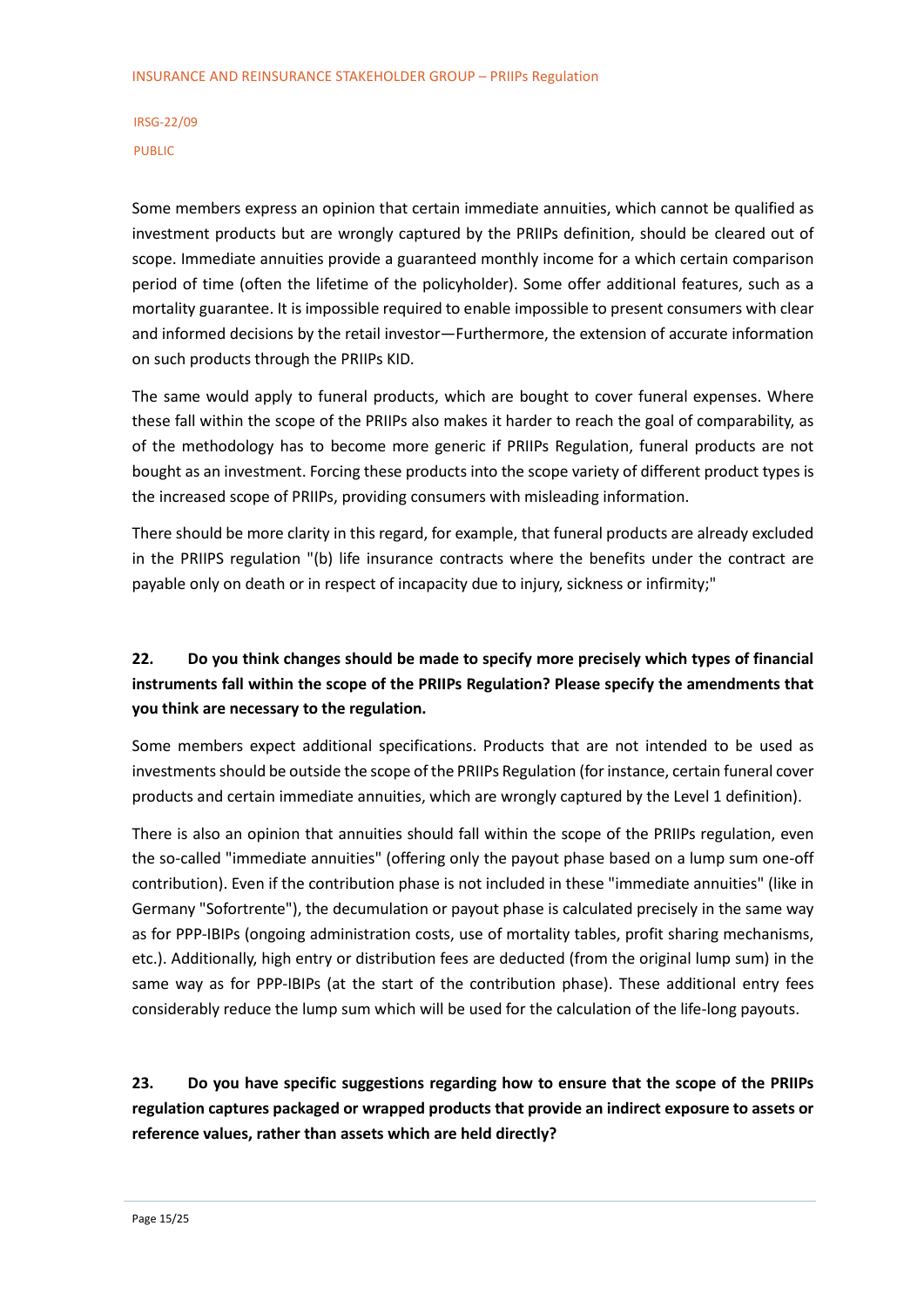The question is not relevant for IBIPs.

#### **24. Do you agree with the ESA Supervisory Statement relating to bonds and what are your experiences regarding the application of the Statement?**

ESA's Statement appears to be acceptable.

**25. Do you think that the definitions in the PRIIPs Regulation relating to the scope should take into account other elements or criteria, e.g. relating to the maturity of the product, or relating to a product only having a decumulation[1] objective, or where there is not active enrolment[2]?**

[1] For example an annuity.

[2] This might include, for example, employment based incentive schemes

Products, which only have a decumulation objective, should not be in scope. It can be challenging for consumers to understand the information tailored to the investment process given in the KID in the context of an immediate annuity or similar decumulation only product. The methodology is not suitable for products with a life-long holding period.

Products without active enrolment should not be in scope, as the information offered by the KID is generally not very relevant in an auto-enrolment situation. Information better tailored for that purpose would be preferable.

At the same time, there is no clear need for definitions in the PRIIPs - relating to the scope - to consider other elements or criteria.

## **26. Do you think that the concept of products being "made available to retail investors" (Article 5(1) of the PRIIPs Regulation) should be clarified, and if so, how?**

Some members do not think there have been problems that would require a clarification seems necessary. However, other members have raised some issues. There is little guidance as to the meaning of "made available." The EC Guidelines 2017/C 218/02 on the application of the PRIIPs Regulation state that access by EEA retail investors to a website of a person advising on or selling a PRIIP should not mean that the PRIIP has been "made available" to those investors and therefore trigger an obligation to produce a locally translated KID. This question is also relevant in the context of access to products listed in a third country, potentially triggering the concept of "making the product available to EEA retail investors".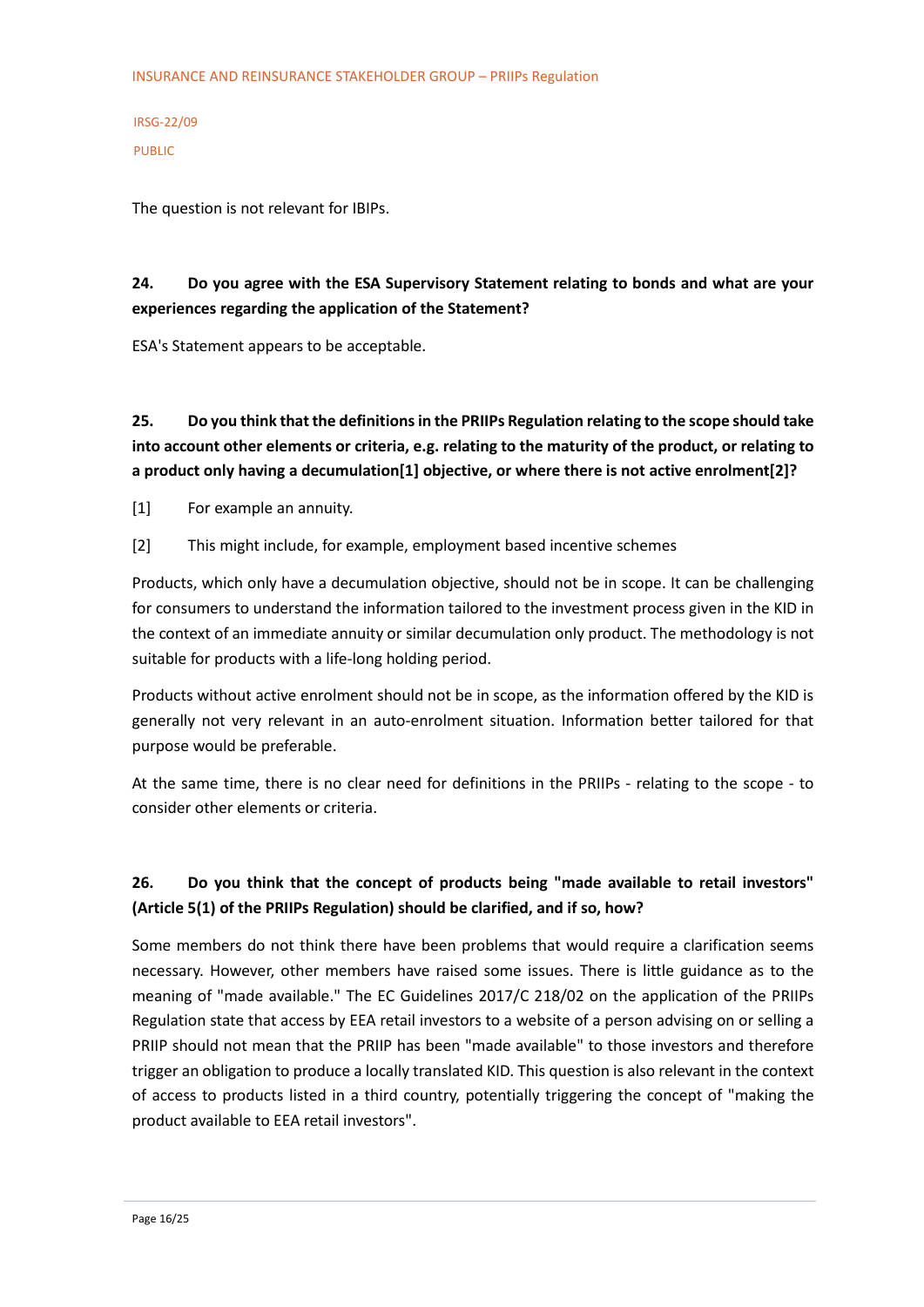It may also be useful to clarify that an adequate level of active distribution in the respective local markets / in the EEA should be required to trigger the obligation to produce a PRIIPs KID. A meaningful stakeholder discussion would be welcome before issuing the envisaged clarification.

There is also an opinion, that the wording of the PRIIPs Regulation should be aligned with the wording of article 20 of IDD. From the perspective of the product providers and distributors, the objective is "sale". The sale can be executed with or without advice. In consequence, the wording should be: "products sold with or without advice to the investors/policyholders".

**27. Do you think it would be beneficial to develop a taxonomy of PRIIPs, that is, a standardised classification of types of PRIIPs to facilitate understanding of the scope and that could also be used as a basis for the information on the "type of the PRIIP" in the 'What is this product?' section of the KID (Article 8(3)(c)(i) of the PRIIPs Regulation)? If yes, do you have suggestions for how this could be done?**

There are very different answers to this question. Those in favour provide an example of the Italian market in particular. It could be positive to adopt a taxonomy of PRIIPs - as long as it is linked to the specificity of products placed in Italy, for example, for products related to segregated funds (Gestioni Separate). Those who are against, think that a standardised classification of types of PRIIPs would not be useful and could even be confusing or misleading for consumers because their design and structure can vary in different countries.

There is also an opinion that while it is undoubtedly worthwhile to clarify the definition of the scope, a taxonomy might not be the best approach. Abstract definitions are more open to product innovation. The wide range of products in scope and the heterogeneity of the EU markets would make a taxonomy approach very complex. Furthermore, constant updates would be needed.

## **28. Do you think that the current degree of standardisation of the KID is detrimental to the proper understanding and comparison of certain types of PRIIPs? If so, which products are concerned?**

Some members express an opinion that the degree of standardisation of the KID could be detrimental to insurance investment products with "supplementary insurance coverages": in particular, because premiums for supplementary coverages - according to the regulation - are represented as if they were costs to the client, but in reality, they are insurance premiums against which the client obtains insurance cover. For this type of product, it could be envisaged that premiums for supplementary covers are not qualified as costs but valued as premiums. Secondly,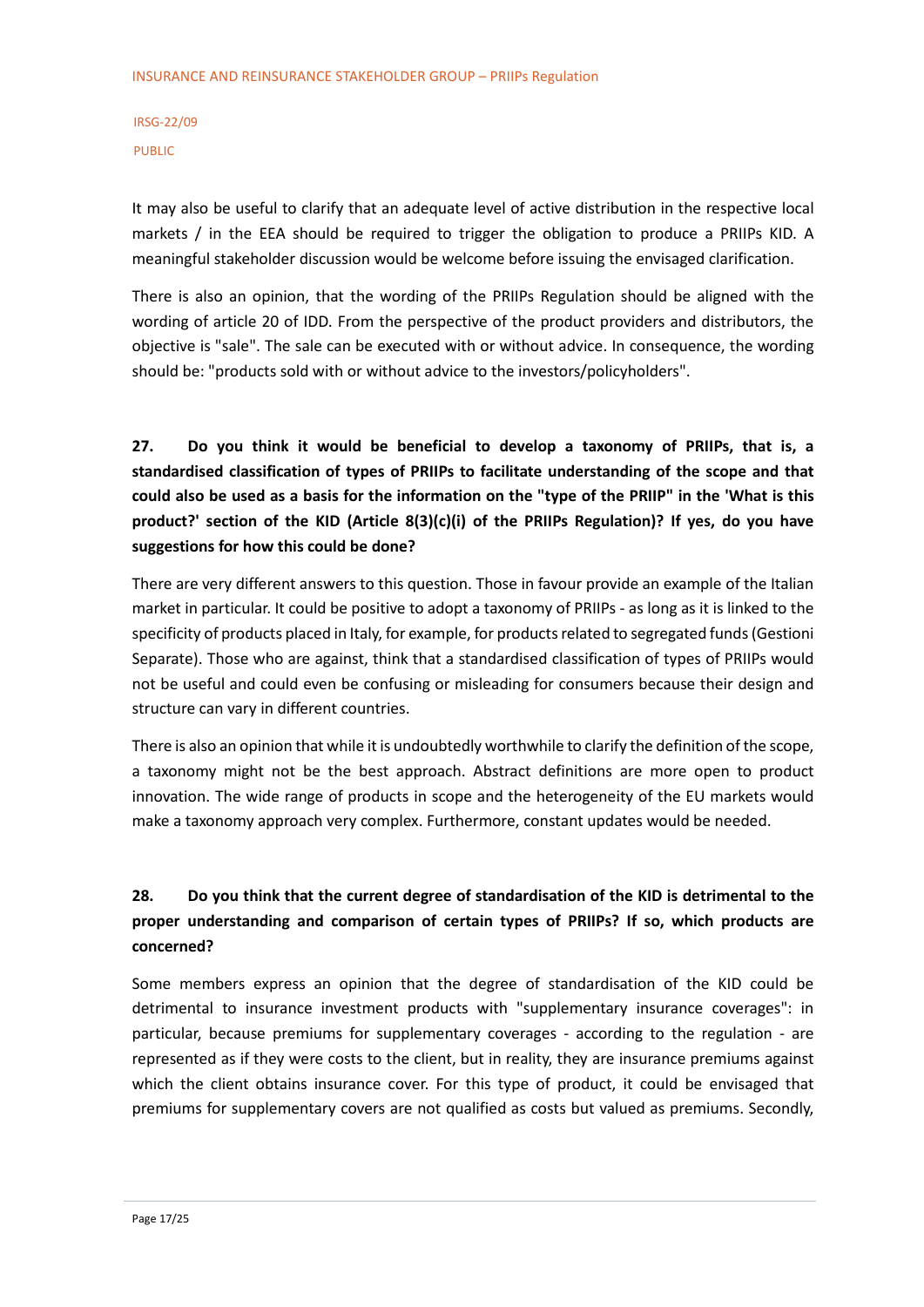the standardisation of KIDs prevents the representation of optional supplementary insurance coverages.

There is also an opinion, following on from the previous answer, it would be useful to differentiate further. In particular, insurance products with "supplementary coverages" could also be considered as a type of PRIIP.

## **29. Do you think that greater differentiation based on the approaches highlighted above, is needed within the PRIIPs Regulation? If so what type of approach would you favour or do you have alternative suggestions?**

Some members express that comparability should not be achieved at the expense of consumers' understanding of the information they receive. It is essential to set the PRIIPs scope correctly, exclude certain immediate annuities and funeral products, and retain pension products' exemption. Forcing these products into the PRIIPs scope will only result in misleading information.

Moreover, Insurance products' distinctive features should be more prominently displayed in the PRIIPs KID. In the PRIIPs KID there is no space to explain insurance cover and guarantees appropriately and - if there is no insurance cover or guarantees - the information is omitted. This does not help consumers understand products' key characteristics and properly assess costs and benefits.

#### **30. Do you have suggestions for how a product grouping or product buckets could be defined?**

A distinction could be made between products as follows:

- **P** pure investment insurance products (without supplementary covers)
- investment insurance products with supplementary covers

#### **31. Would you suggest specific changes to Article 8 of the PRIIPs Regulation in order to improve the comprehensibility or readability of the KID?**

While not concerning a specific change to Article 8 of the PRIIPs Regulation, we emphasise improving comprehensibility and readability. One suggestion could be to integrate the current content of the KID.

The average impact of the costs over the RHP both in Euro and per cent would be enough for the average consumer. The costs breakdown tables are in parts too detailed, and the second table could be completely deleted.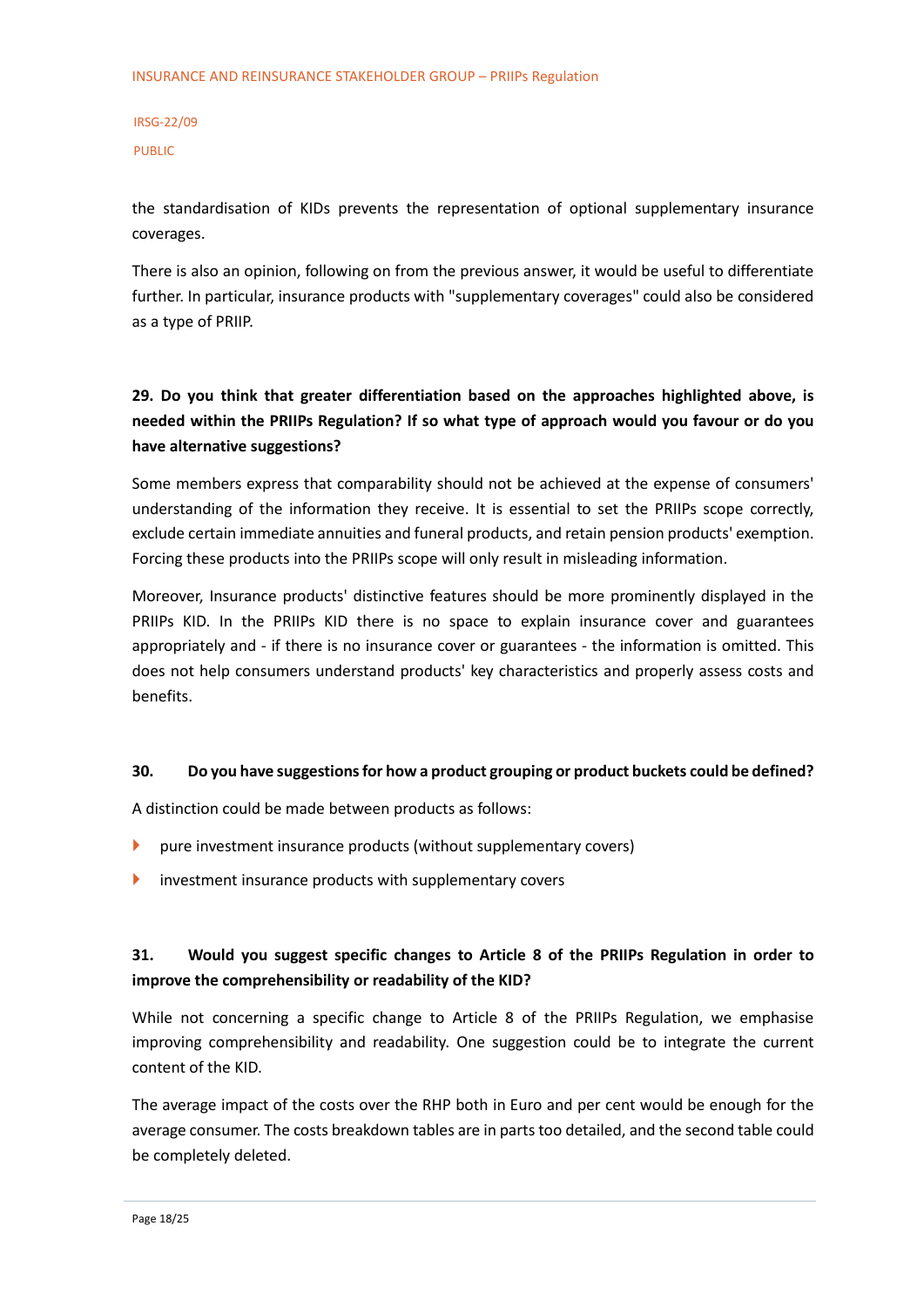In our experience, complex tables like the costs and performance disclosures in the PRIIP KID with several intermediate values can be quite challenging to read. Intermediate values are not generally meaningful and make the tables difficult to read for many consumers, who find the large number of values difficult to interpret.

We believe that digital layering can improve the comprehensibility and readability of the KID. A very concise starting page with only the key indicators will suit many consumers. More details can be given in the next layer(s). Even with the use of layers, some information requirements should be limited in a way that is only present in the integrative pre-contractual informative documents, such that it is still possible to print it in one concise document.

While the current experience does not enable a sound assessment of the information on sustainability-aspects of the product in PRIIPs, it should be avoided that the new requirements undermine the original aim to serve the customer a crisp and concise piece of information.

- $\triangleright$  Company solvency ratio, with an explanation of the indicator;
- **Broader description of "protection" coverages;**
- Tax regime;
- Costs not expressly indicated;
- Sustainability disclosure.

This review can really be the opportunity to better display in the PRIIPs KID vital information about the existence or lack of insurance cover, guarantees or other insurance benefits. This is essential information that should be prominently displayed at the top and/or in the first layer of the PRIIPs KID, with a consumer-friendly approach (such as tick on the box YES if the feature is offered, or a tick on the box NO if the feature is not offered).

The current "What is this product?" section of the PRIIPs KIDs should be improved since it requires insurers to provide a repetitive number of different figures, but it only allows them to include a very short description of the insurance cover.

Also, the "What are the risks and what could I get in return?" and "What are the costs?" sections can be simplified, reducing the number of figures and omitting intermediate periods which are not meant for long-term products.

There is also an opinion referring to the recent PEPP KID, which comprises several presentation layout elements and icons (visual representations) that significantly improve the readability of the KID. Consumers need to see how the costs work and not simple figures but what such costs have on the performance of their investments.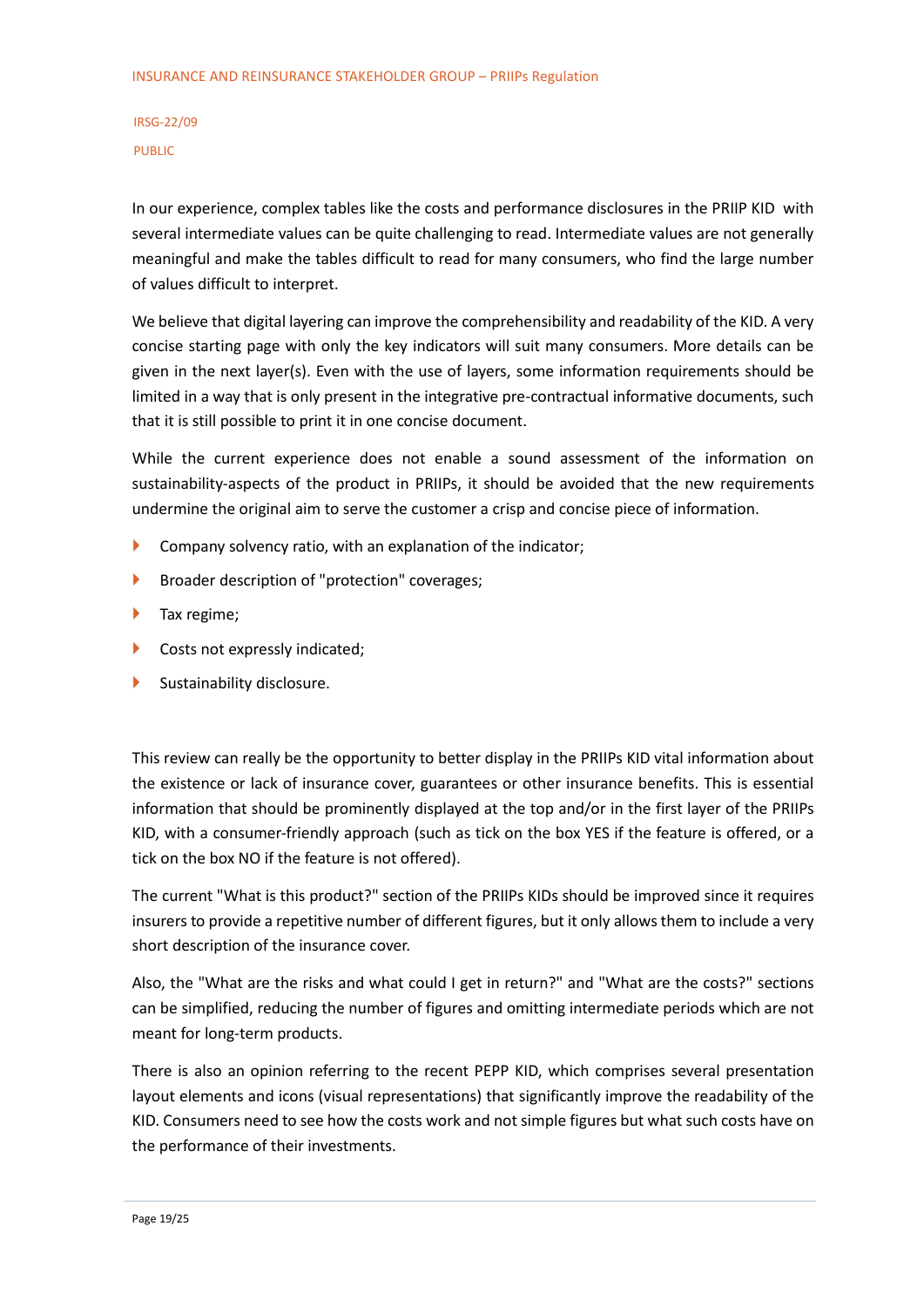#### **32. How could the structure, format or presentation of the KID be improved e.g. through the use of visual icons or dashboards?**

We support the improvement of the presentation and format of the KID through information layering complemented by visual icons and/or dashboards. For many consumers, a layered digital approach can make the information easier to process as they can decide how deep they want to go into the information. The starting point should be straightforward and concise, with icons and pictograms helping for a straightforward first layer message. More detailed information, graphics and tables should only come on the second or third layer.

Essential information about the existence or lack of insurance cover, guarantees or other insurance benefits should be more prominently displayed at the top and/or in the first layer of the PRIIPs KID. As to icons, we would encourage their use to make disclosures more engaging and consumerfriendly. We would also encourage a direct and straightforward language where legally possible, and a certain flexibility in the wording of the narratives, for example, to better define specific characteristics, help the translation into different languages or ensure a consistent terminology in the information provided at a national level.

#### **33. Do you agree with the ESAs' assessment in the Final Report (JC 2020 66) regarding the treatment of past performance?**

There are two opposing opinions in this regard. The first is, that it could be helpful to include a link to a website or reference to a document where information on past performance is made available.

The second opinion is, that including two performance scenarios tables in the PRIIPs KID would not help consumers understanding. On the contrary, it would overload and confuse them with information and figures based on different methodologies.

## **34. Would you suggest changes to the requirement in Article 8(3)(d)(iii) of the PRIIPs Regulation concerning the information on potential future performance, and if so what would you specifically change in the regulation?**

There is a wide range of opinions expressed by IRSG members:

 It might be useful to indicate more clearly that the model used to generate the scenarios is based on past performance and that, therefore, potential future results are in any case influenced by past performance.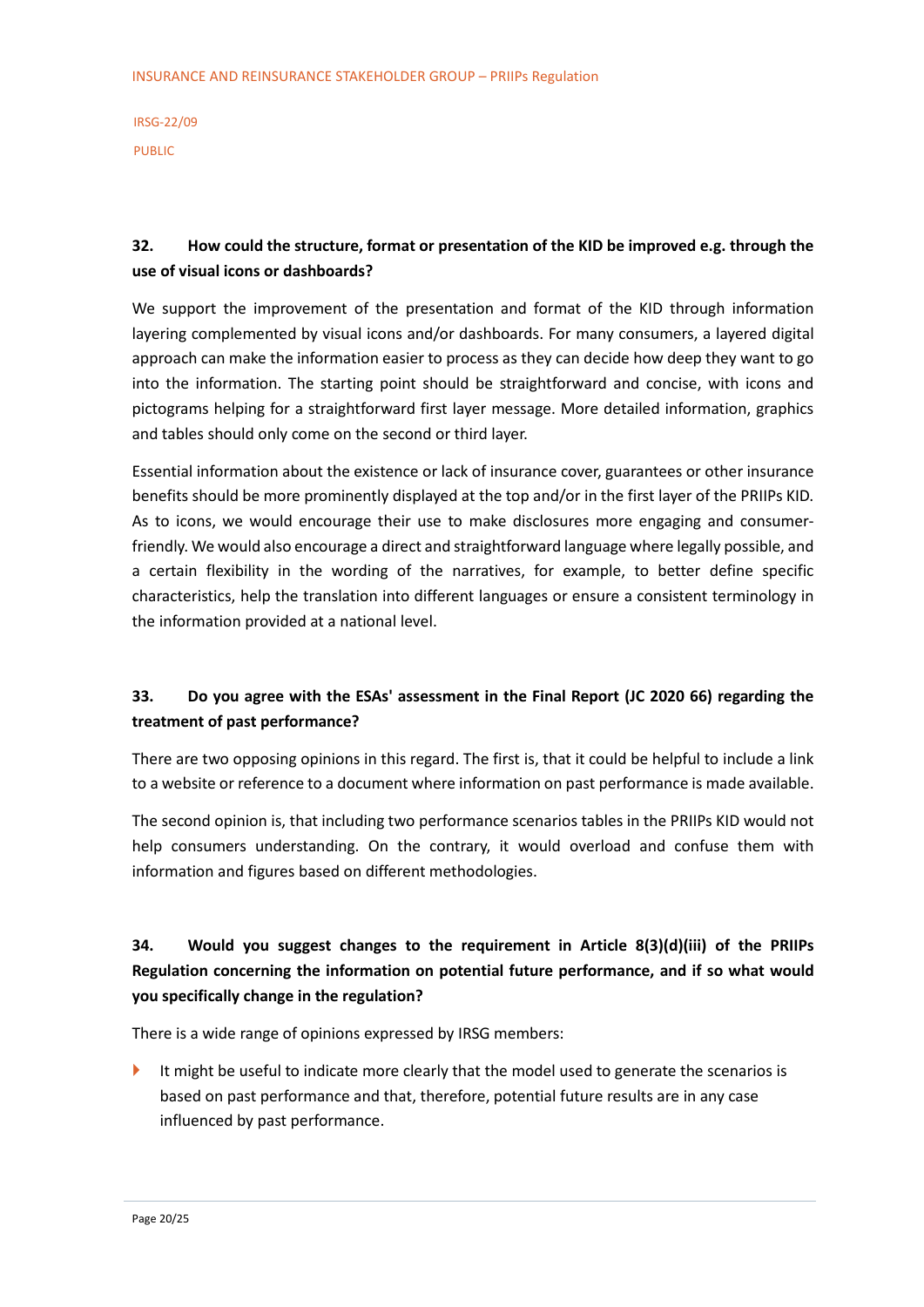- What could really help consumer understanding would be eliminating intermediate time periods in the performance scenarios and displaying more prominently the existence, or lack of, insurance cover, guarantees, and other capital protection mechanisms? The intermediate time periods are not appropriate for IBIPs given their long-term nature. A correct understanding of the recommended holding period (RHP) is key in terms of investment returns.
- **On the contrary, including two performance scenarios tables in the PRIIPs KID would not help** consumers understand. It would overload and confuse them with information and figures based on different methodologies.
- **Consumers should be given the past performance of the product against market index** benchmarks where this is possible.
- **Long-standing requests and answers to public consultations, Art. 8(3)(d)(iii) of the PRIIPs** Regulation should be amended to replace "performance scenarios", which cannot be interpreted otherwise than return estimations, with "disclosure of the product's past performance over the last 10 years, or the maximum available, in comparison with the market index benchmark".

## **35. Would you be in favour of requiring a KID to be prepared for each investment option (in accordance with 10(a) of the PRIIPs Delegated Regulation) in all cases, i.e. for all products and for all investment options[1]? What issues or challenges might result from this approach?**

There is a wide range of opinions expressed by IRSG members:

- **This approach assumes complete investment in a single investment option and requires the** KID to include all costs.
- $\triangleright$  No. While the 10 (a) approach is often taken for products with just a few options, the 10 (b) approach often works better for products with many options. The generic KID can give a good first view of the influence of the underlying options' choice.
- It could be investigated whether a mixed approach might hold some promise, i.e. additionally giving a 10 (a) KID for the five most common options. That might be a best of both worlds approach. But it should be tested beforehand whether it provides additional benefit for consumers.
- No. Consumers' ability to choose among different underlying investments options and decide how much to invest in each option is key to diversifying the investment risk and fully meeting the client's demands and needs. An approach assuming a complete investment in a single investment option would not improve the accuracy of the information received by consumers.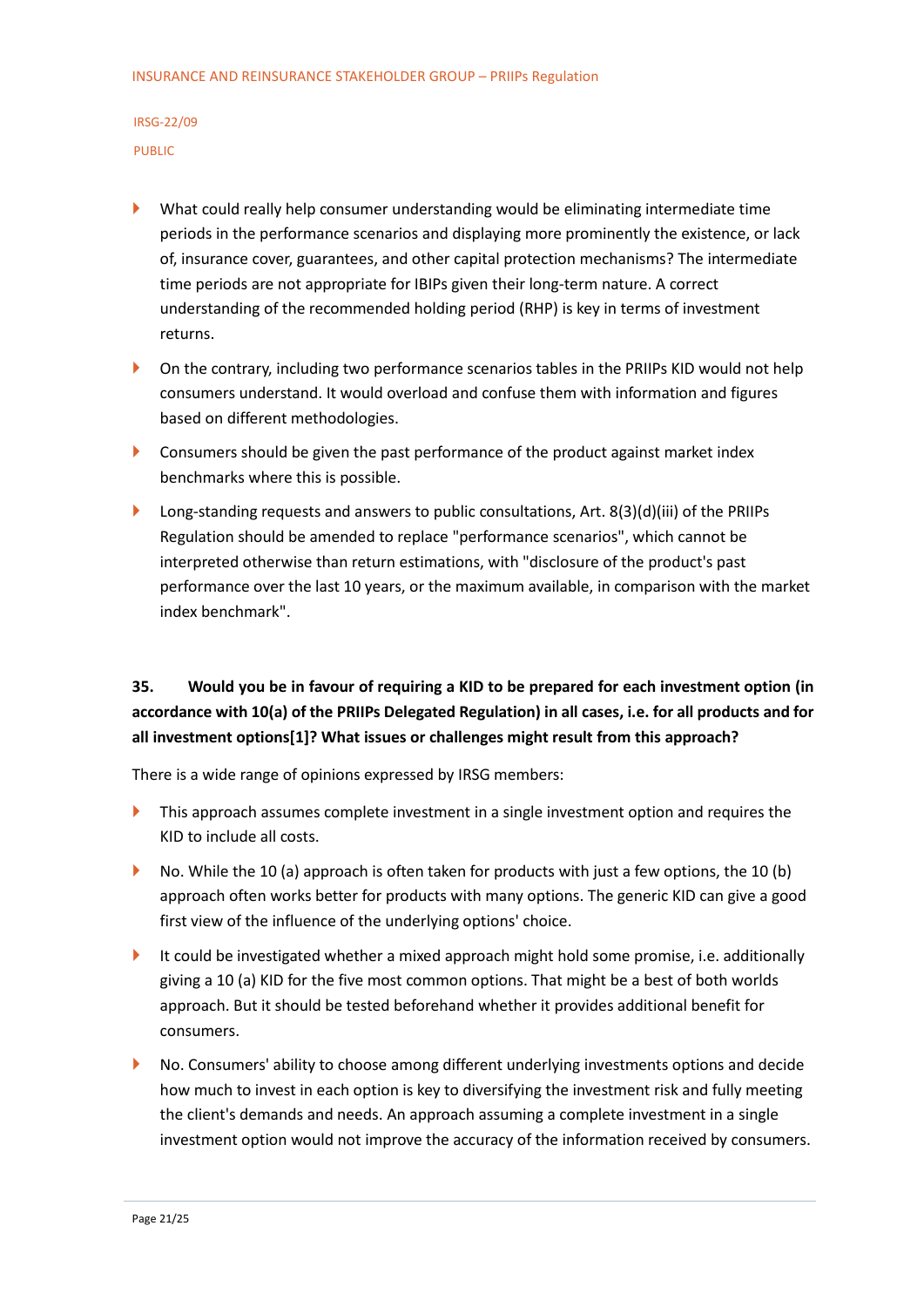In particular, it would make it more confusing for consumers to have an overview of the total cost of the product.

 $\blacktriangleright$  The current approach for MOPs disclosures allows the necessary flexibility and a more efficient use of the documents produced by UCITS manufacturers. This should be retained.

**36. Would you be in favour of requiring an approach involving a general product information document (along the lines of a generic KID) and a separate specific information document for each investment option, but which avoids the use of cost ranges, such as either:**

**A specific information document is provided on each investment option, which would include inter alia all the costs of the product, and a generic KID focusing more on the functioning of the product and which does not include inter alia specific information on costs?; or**

**The costs of the insurance contract or wrapper would be provided in a generic KID (as a single figure) and the costs of the underlying investment option (as a single figure) would be provided in the specific information document?**

What issues or challenges might result from these approaches?

There is a wide range of opinions expressed by IRSG members:

- $\blacktriangleright$  The costs of the product and the costs of the options are not always separable. There are products where there is an interaction between the components e.g. due to a risk mitigation algorithm. In addition, profit sharing can transfer results from options to the main product or vice versa. Just adding the costs would give a false result and mislead consumers.
- It can be quite misleading to ignore the interaction between the main product and the underlying options of above.
- Since consumers choose different combinations of options and invest different amounts in each option, the approach in the first bullet point would not improve the accuracy of the information received. It could even be confusing and misleading in relation to the overall cost of the product.
- The approach in the second bullet point is too simplistic and does not work for MOPs. We think it is really important to stress that MOPs are not simply "wrappers" where the cost of each component can be stated separately.
- The current approach for MOPs disclosures allows the necessary flexibility and more efficient use of the documents produced by UCITS manufacturers. This should be retained.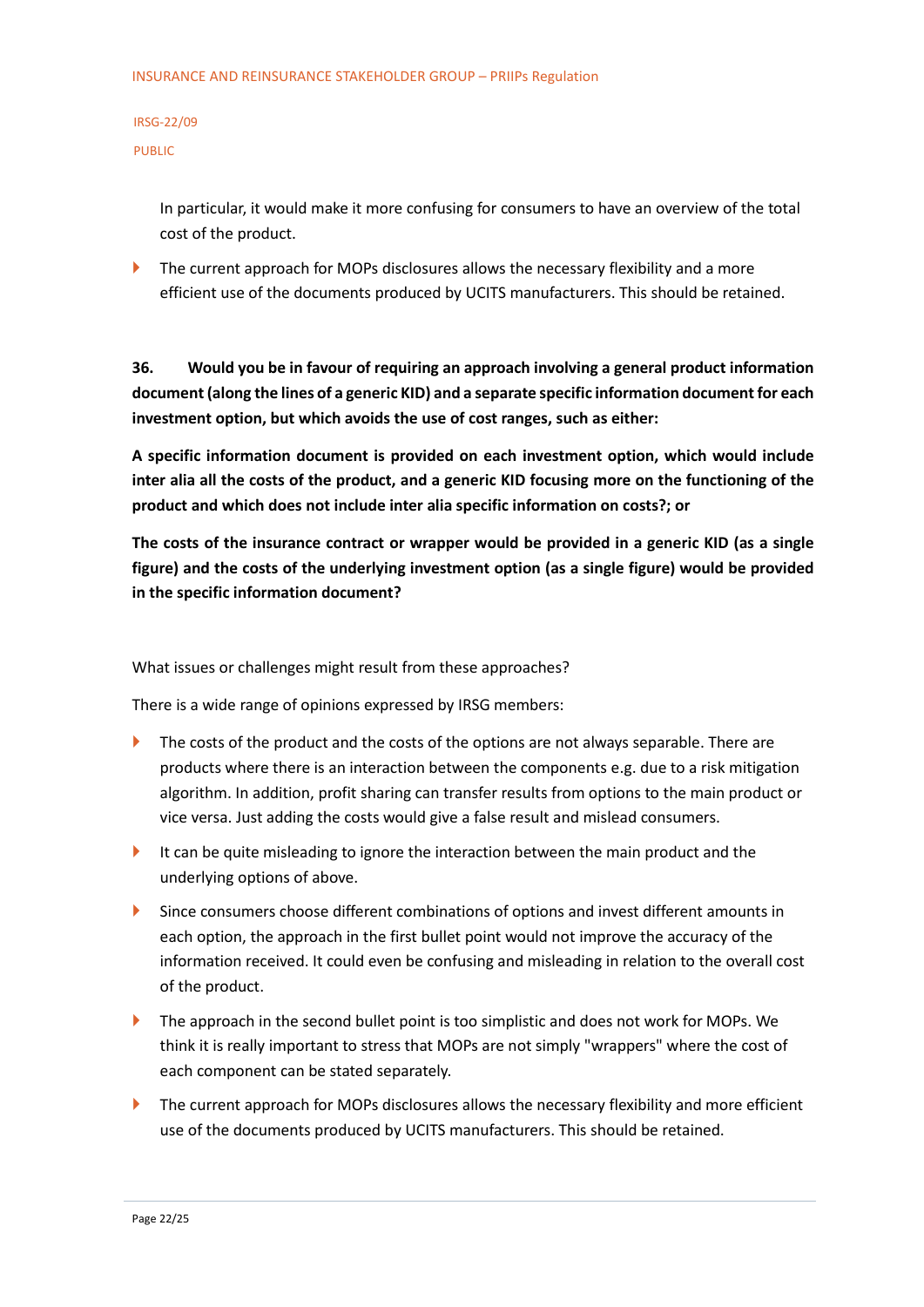No, we believe that segregating the information would certainly not help non-professional investors and would deviate the KID from its purpose. The key pre-contractual information must be found in a single format and easily accessible for the client, rather than having to aggregate different documents. Indeed, the cost of the wrapper or insurance contract should be disclosed separately in the breakdown of costs table in the KID, the same for the underlying investment options, and then calculated as a total.

## **37. Do you see benefits in an approach where KIDs are prepared for certain investment profiles or standard allocations between different investment options, or for the most commonly selected options? In this case, what type of information could be provided regarding other investment options?**

There is a wide range of opinions expressed by IRSG members:

- ▶ Yes, it might be fine for the KID to be prepared for the most selected/sold investment options. The type of information that could be provided on the other investment options could be qualitative.
- No. Consumers can choose different combinations of options and invest different amounts in each option and this approach would not improve the accuracy of the information received.
- The definition of "the most commonly selected options" is not straightforward. Besides, consumers would perceive those options as a recommendation, even if they are not the most suitable.
- The current approach for MOPs disclosures allows the necessary flexibility and a more efficient use of the documents produced by UCITS manufacturers. This should be retained.

**38. Do you have any other comments on the preferred approach for MOPs and or suggestions for changes to the requirements for MOPs in the PRIIPs Regulation?**

No.

**39. Taking into account the proposals in the ESAs' final draft RTS, do you consider that there are still other inconsistencies that need to be addressed regarding the information on costs in the KID and information disclosed according to other retail investor protection frameworks?**

There is a wide range of opinions expressed by IRSG members: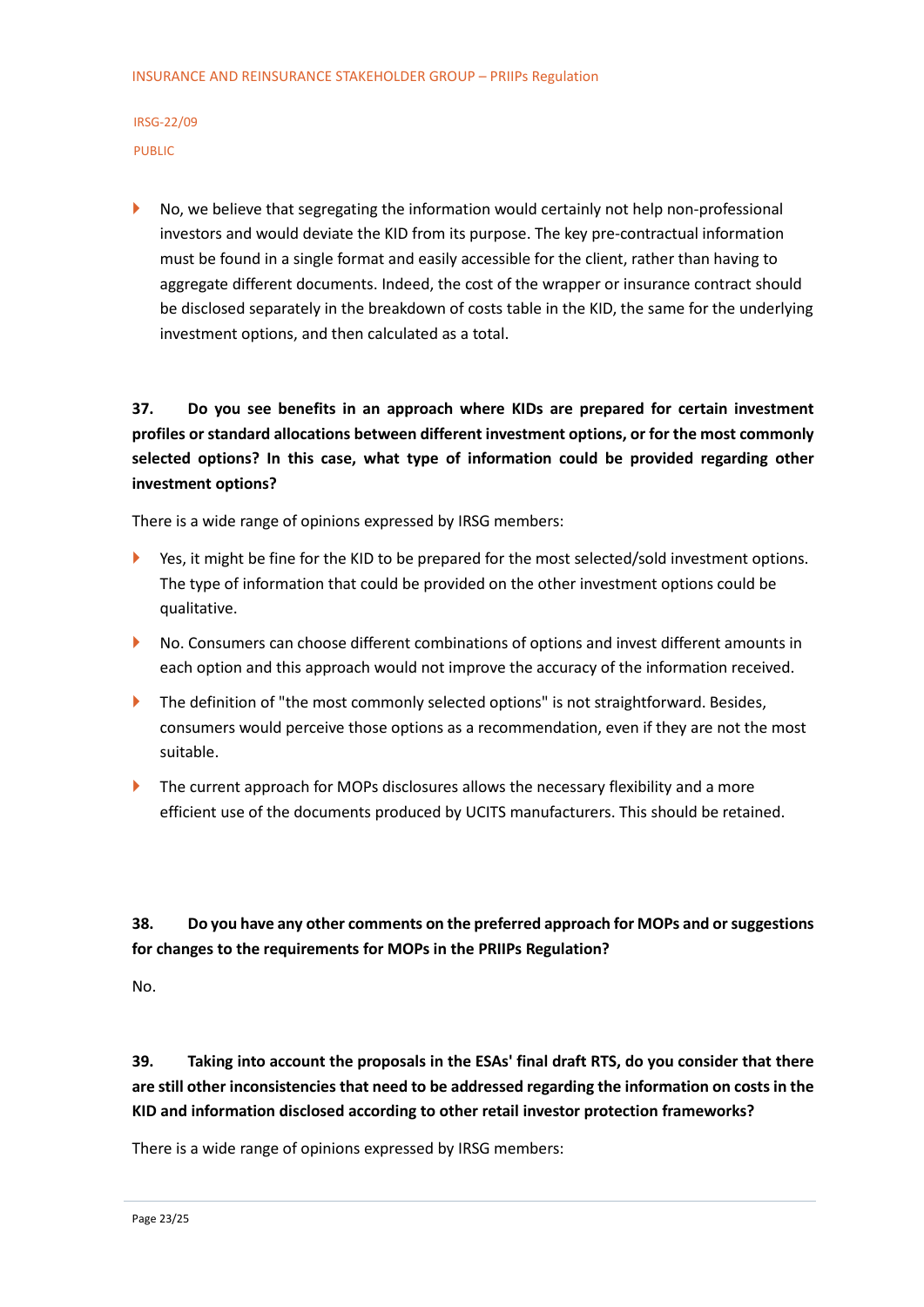- The Reduction in Yield (RiY) is a robust and accurate indicator. The current RTS already provide a comparable representation of all PRIIPs costs, since the same RiY indicator is used in table with the total costs and in the table with the composition of costs.
- In addition to that, we believe that an excessive number of figures can be confusing for consumers, so the information provided in the PRIIPs KID should be simplified. For example, in the section called "What are the costs?" only essential information for consumers should be displayed. That would mean showing the total aggregate costs (expressed in RiY) and the annualised monetary costs. The average cost is a more suitable indicator for long-term products. To avoid misunderstandings, there should also be a clear distinction between premiums and costs: biometric risk premiums represent the price for an insurance service that protects consumers against certain risks and are not costs per se.
- As stated above, providing information on intermediate periods is not appropriate for IBIPs, given their long-term nature. Also the section "What is this product?" should be improved, since it requires insurers to provide a repetitive number of different figures but it only allows them to include a very short description of the insurance cover.
- The RTS proposals reduce the goal of comparability by allowing sector specific approaches on cost disclosure to prevail. Different methodologies imported from different disclosure regimes should be adequately integrated in a uniform concept as the result of the Retail Investment Strategy.
- Yes, there are still inconsistencies and overlaps between the MiFID II and IDD-warranted exante and ex-post performance and cost disclosures – see the comments provided for Q40 in terms of the inconsistency of the ex-ante cost disclosure.
- While the current experience does not enable a sound assessment of the information on sustainability-aspects of the product in PRIIPs, we note that several initiatives look into such aspects from different angles e.g. SFDR, IDD and MiFID II, raising the potential for regulatory inconsistency in this field.

#### **40. Do you think that other changes should be made to the PRIIPs Regulation? Please justify your response.**

N/A